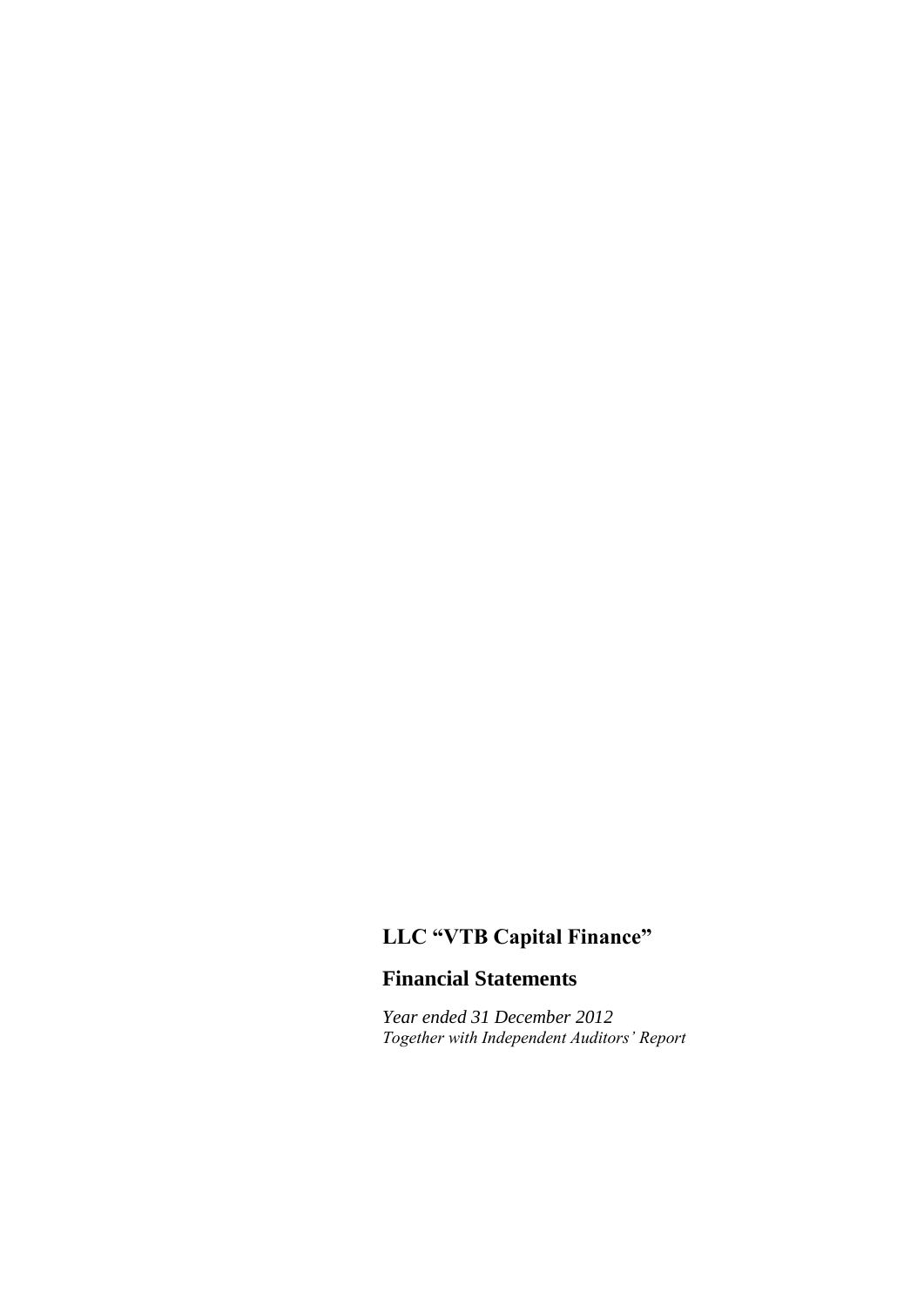# **Contents**

Independent Auditors' Report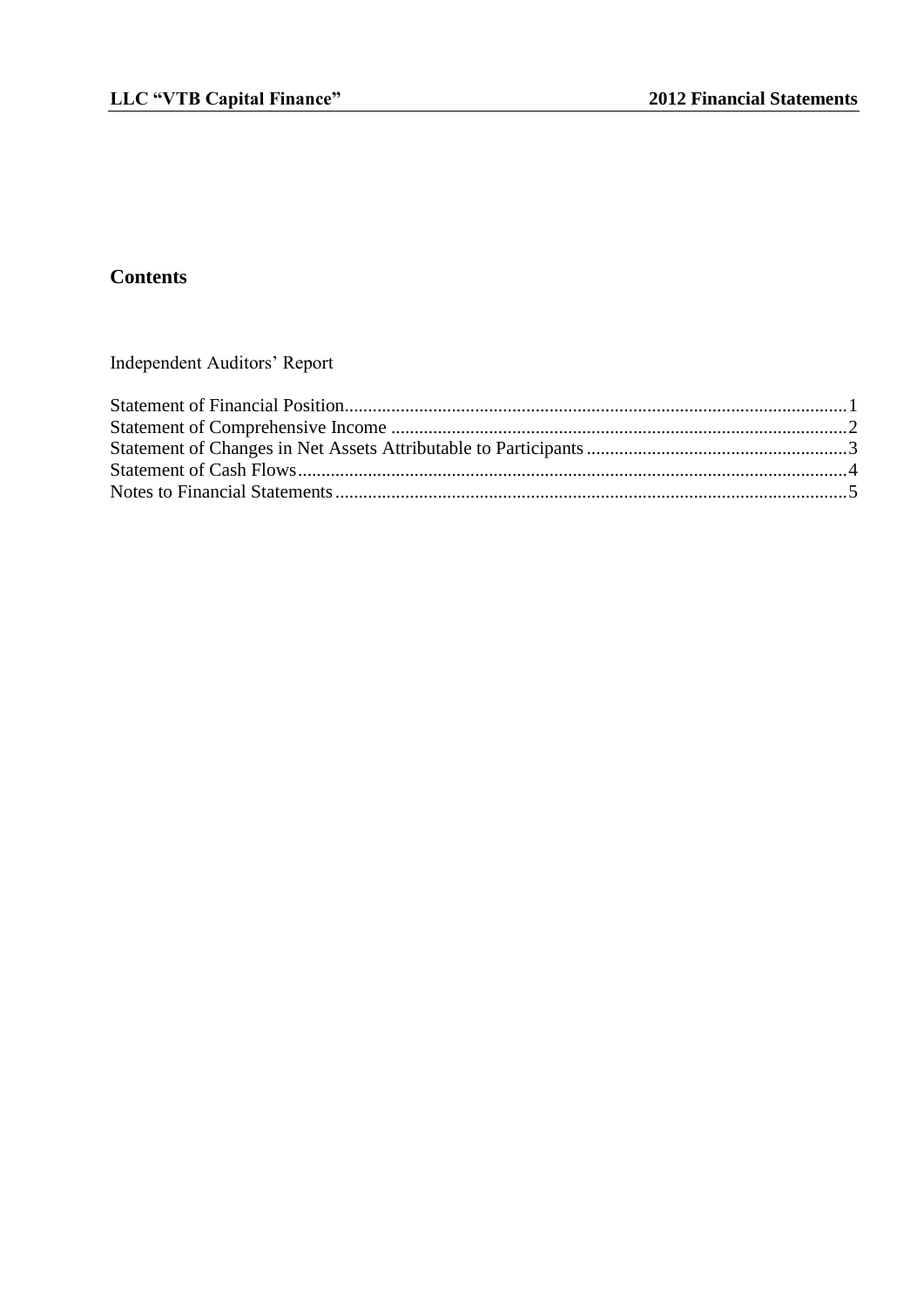

Ernst & Young LLC Sadovnicheskava Nab., 77, bld. 1 Moscow, 115035, Russia  $T_0$ +7 (495) 705 9700  $+7(495)7559700$ +7 (495) 755 9701 Fax: www.ev.com

000 «Эрнст энд Янг» Россия, 115035, Москва Садовническая наб., 77, стр. 1 Тел.: +7 (495) 705 9700

 $+7(495)7559700$ Факс: +7 (495) 755 9701 ОКПО: 59002827

#### Independent auditors' report

To the participants and the Board of Directors of Limited liability company "VTB Capital Finance"

We have audited the accompanying financial statements of Limited liability company "VTB Capital Finance", which comprise the statement of financial position as at 31 December 2012, and the statements of comprehensive income, of changes in equity and of cash flows for the year 2012, and a summary of significant accounting policies and other explanatory information.

#### Audited entity's responsibility for the financial statements

Management of the entity is responsible for the preparation and fair presentation of these financial statements in accordance with International Financial Reporting Standards, and for such internal control as management determines is necessary to enable the preparation of financial statements that are free from material misstatement, whether due to fraud or error.

#### Auditors' responsibility

Our responsibility is to express an opinion on the fairness of these financial statements based on our audit. We conducted our audit in accordance with the International Standards on Auditing. Those standards require that we comply with ethical requirements and plan and perform the audit to obtain reasonable assurance whether the financial statements are free from material misstatement.

An audit involves performing audit procedures to obtain audit evidence about the amounts and disclosures in the financial statements. The audit procedures selected depend on our judgment, including the assessment of the risks of material misstatement of the financial statements, whether due to fraud or error. In making those risk assessments, the auditor considers internal control relevant to the preparation and fair presentation of the financial statements in order to design audit procedures that are appropriate in the circumstances, but not for the purpose of expressing an opinion on the effectiveness of the entity's internal control. An audit also includes evaluating the appropriateness of accounting policies used and the reasonableness of accounting estimates made by management of the audited entity, as well as evaluating the overall presentation of the financial statements.

We believe that the audit evidence we have obtained is sufficient and appropriate to provide a basis for our audit opinion.

#### Opinion

In our opinion, the financial statements present fairly, in all material respects, the financial position of Limited liability company "VTB Capital Finance" as at 31 December 2012, and its financial performance and cash flows for the year 2012 in accordance with International Financial Reporting Standards.

Ernste Young LLC

29 April 2013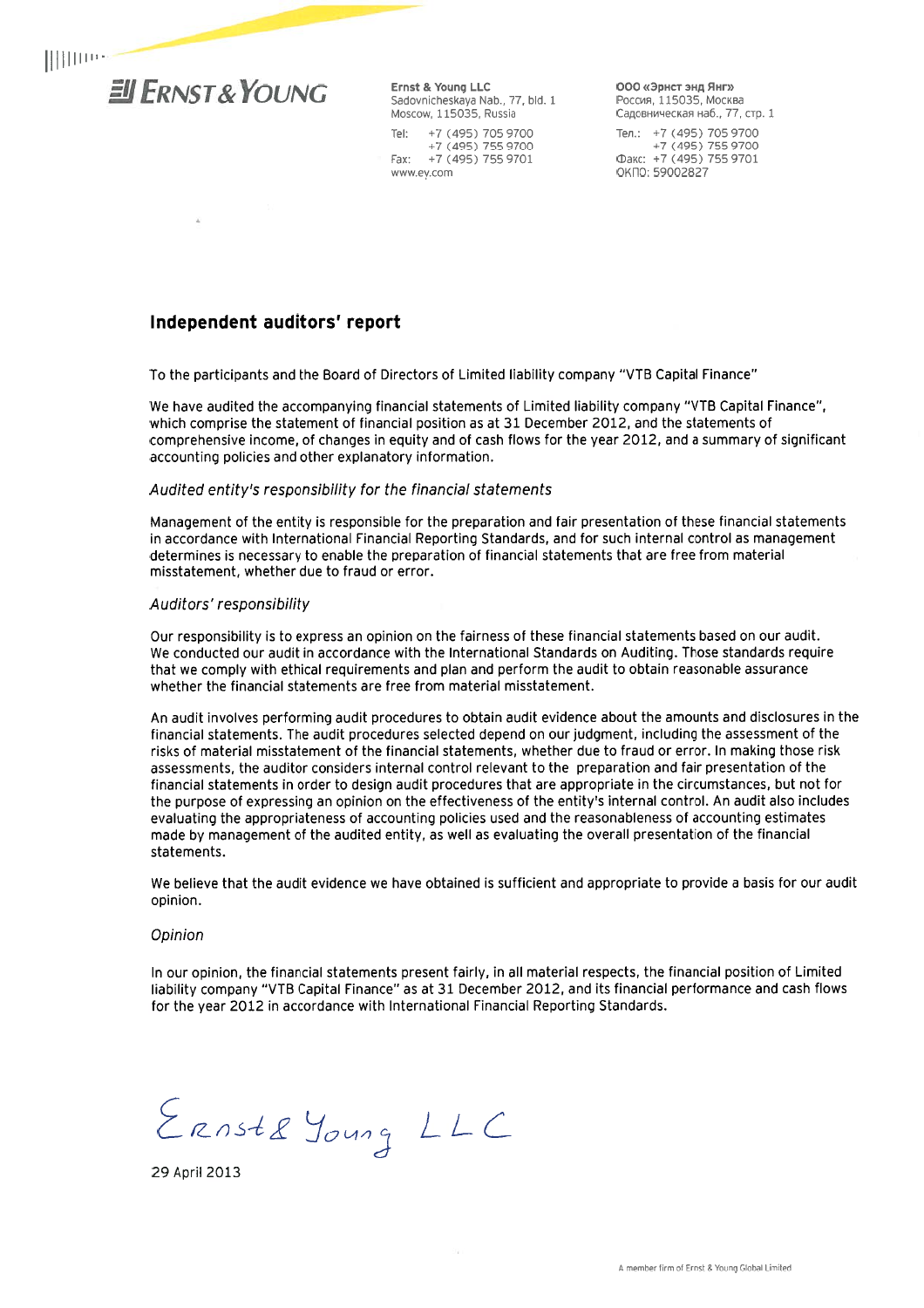## LLC "VTB Capital Finance" Statement of Financial Position as of 31 December 2012

(Thousands of Russian Rubles)

|                                                                         | <b>Notes</b> | 2012       | 2011    |
|-------------------------------------------------------------------------|--------------|------------|---------|
| <b>Assets</b>                                                           |              |            |         |
| Cash and cash equivalents                                               | 4            | 35,145     | 3,483   |
| Amounts due from financial institutions                                 | 5            | 9,975,354  |         |
| Derivative financial assets                                             | 6            | 1,266,644  |         |
| Option premium receivable                                               |              | 19,637     |         |
| Intangible assets                                                       |              | 47         | 59      |
| Other assets and prepayments                                            | 7            | 536        | 5,689   |
| Deferred tax asset                                                      | 8            |            | 341     |
| Taxes receivables                                                       |              | 742        | 391     |
| <b>Total assets</b>                                                     |              | 11,298,105 | 9,963   |
| <b>Liabilities</b>                                                      |              |            |         |
| Bonds issued                                                            | 9            | 8,445,318  |         |
| Derivative financial liabilities                                        | 6            | 1,129,521  |         |
| Option premium payable                                                  |              | 1,675,838  |         |
| Other payables                                                          |              | 24,842     | 3,023   |
| Audit fee payable                                                       |              | 896        | 950     |
| Deferred tax liabilities                                                | 8            | 2,935      |         |
| Other                                                                   |              |            | 3       |
| <b>Total liabilities</b>                                                |              | 11,279,351 | 3,976   |
| Net assets, attributable to participants                                |              |            |         |
| Charter capital                                                         | 10           | 8,161      | 8,161   |
| Retained earning/(Accumulated deficit)                                  |              | 10,593     | (2,174) |
| Total net assets, attributable to participants                          |              | 18,754     | 5,987   |
| Total liabilities, including net assets attributable to<br>participants |              | 11,298,105 | 9,963   |

Signed and authorized for release on behalf of the Management Board of the Company

D. S. Suspitsyn

General Director

U.V. Panyukhina

29 April 2013

**Chief Accountant** 

 $\mathbb{Z}$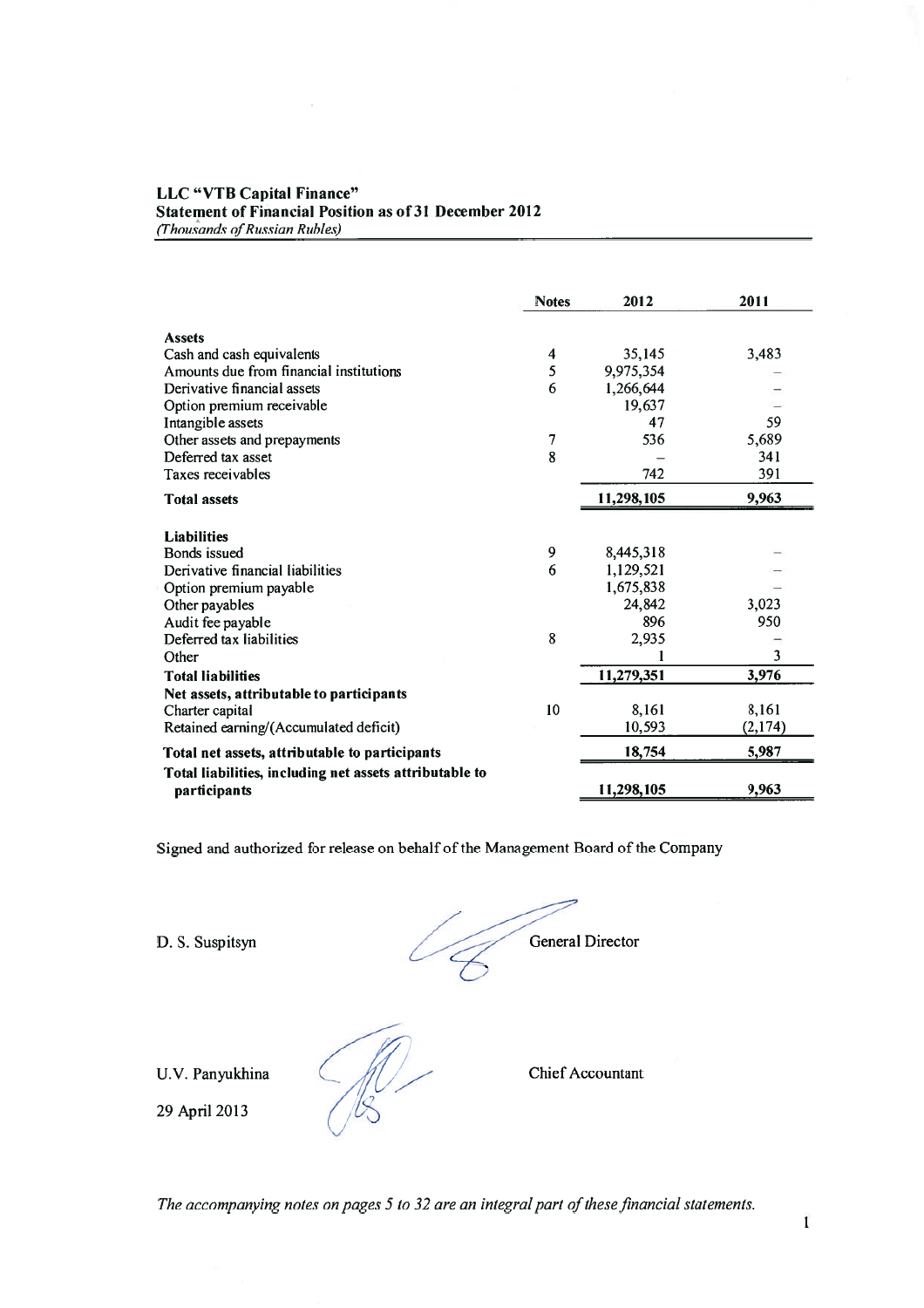|                                                |              |            | <b>Period from</b><br>31 May 2011 to<br>31 December |
|------------------------------------------------|--------------|------------|-----------------------------------------------------|
|                                                | <b>Notes</b> | 2012       | 2011                                                |
| Interest income                                | 11           | 297,718    |                                                     |
| Interest expense                               | 11           | (243, 832) |                                                     |
| Fee and comission expense                      |              | (1,897)    |                                                     |
| Net trading income                             | 12           | (34, 726)  |                                                     |
| Foreign exchange translation gains less losses |              | 166        |                                                     |
| <b>Total operating income</b>                  |              | 17,429     |                                                     |
| Compensation and benefits                      |              | (92)       | (47)                                                |
| General administrative and operating expenses  | 13           | (1,294)    | (2, 468)                                            |
| <b>Total operating expenses</b>                |              | (1,386)    | (2,515)                                             |
| Gain/(Loss) before income tax                  |              | 16,043     | (2,515)                                             |
| Income tax benefit                             | 8            | (3,276)    | 341                                                 |
| Gain/(Loss) for the period                     |              | 12,767     | (2,174)                                             |
| Other comprehensive income                     |              |            |                                                     |
| Total comprehensive gain\(loss) for the period |              | 12,767     | (2,174)                                             |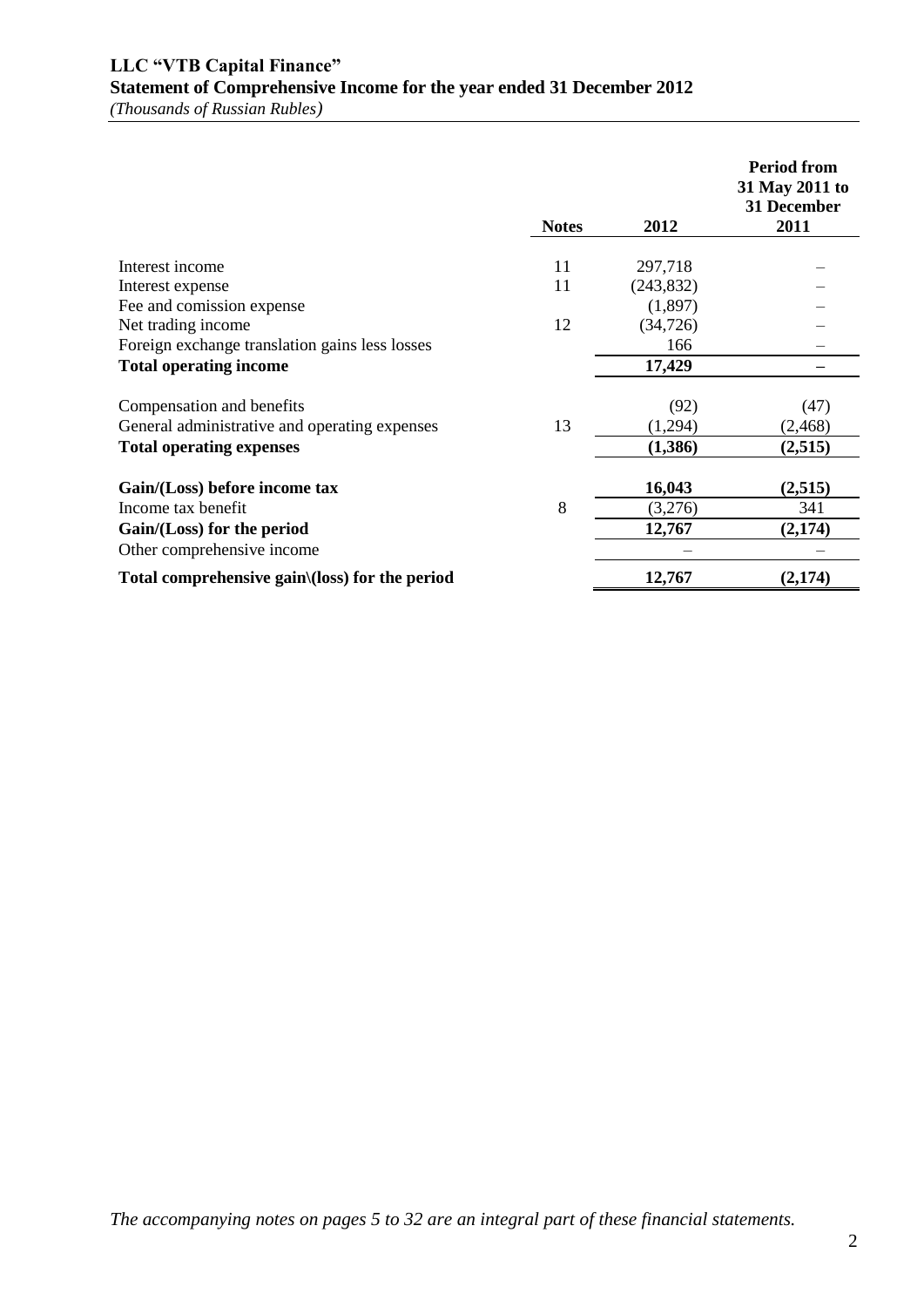## **LLC "VTB Capital Finance" Statement of Changes in Net Assets Attributable to Participants for the year 31 December 2012**

*(Thousands of Russian Rubles)*

|                                       | <b>Retained earnings/</b> |          |              |
|---------------------------------------|---------------------------|----------|--------------|
|                                       | <b>Charter capital</b>    | deficit) | <b>Total</b> |
| Balance as of 31 May 2011             |                           |          |              |
| Increase in share capital (Note 10)   | 8,161                     |          | 8,161        |
| Comprehensive loss for the year       |                           | (2,174)  | (2,174)      |
| <b>Balance as of 31 December 2011</b> | 8,161                     | (2,174)  | 5,987        |
| Comprehensive income for the year     |                           | 12,767   | 12,767       |
| <b>Balance as of 31 December 2012</b> | 8,161                     | 10,593   | 18,754       |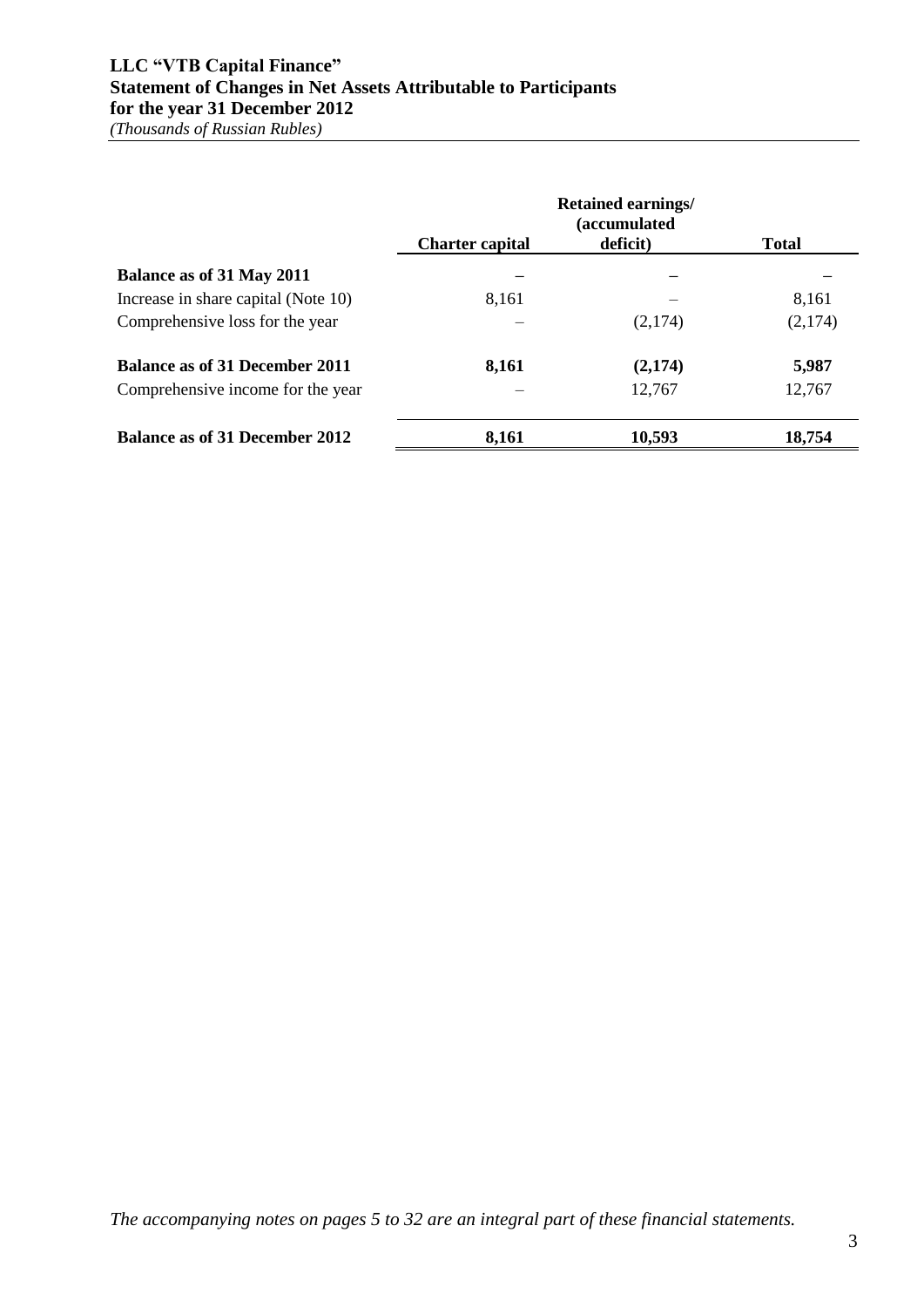# **LLC "VTB Capital Finance" Statement of Cash Flows for the year ended 31 December 2012**

*(Thousands of Russian Rubles)*

| <b>Cash flows from operating activities</b><br>Interest received<br>290,663<br>Interest paid<br>(2,666)<br>Fees and commissions paid<br>(1,906)<br>Administrative and other operating expenses paid<br>(1,327)<br>(2,207)<br>Personnel expenses paid<br>(85)<br>(30)<br>Cash flows from operating activities before changes in<br>operating assets and liabilities<br>284,679<br>(2, 237)<br>(Increase )/decrease in operating assets:<br>Derivative financial assets<br>389<br>(2,441)<br>Prepayments<br>Other assets<br>(878)<br>(Decrease) / increase in operating liabilities:<br>Option premium payable<br>(249, 279)<br>Other liabilities<br>(34, 932)<br>Net cash used in operating activities<br>(4,678)<br>(21)<br><b>Cash flows from investing activities</b><br>5<br>Amounts due from financial institutions<br>(9,968,300)<br>Purchase of intangible assets<br>(17)<br>(9,968,317)<br>Net cash used in investing activities<br><b>Cash flows from financing activities</b><br>10<br>Proceeds from issue of share capital<br>8,161<br>Proceeds from other borrowed funds<br>12,150<br>Redemption of other borrowed funds<br>(12, 150)<br>9<br>10,000,000<br>Proceeds from debt securities issued<br>10,000,000<br>8,161<br>Net cash used in investing activities |                                           | <b>Notes</b> | 2012   | <b>Period from</b><br>31 May 2011 to<br>31 December<br>2011 |
|-----------------------------------------------------------------------------------------------------------------------------------------------------------------------------------------------------------------------------------------------------------------------------------------------------------------------------------------------------------------------------------------------------------------------------------------------------------------------------------------------------------------------------------------------------------------------------------------------------------------------------------------------------------------------------------------------------------------------------------------------------------------------------------------------------------------------------------------------------------------------------------------------------------------------------------------------------------------------------------------------------------------------------------------------------------------------------------------------------------------------------------------------------------------------------------------------------------------------------------------------------------------------------|-------------------------------------------|--------------|--------|-------------------------------------------------------------|
|                                                                                                                                                                                                                                                                                                                                                                                                                                                                                                                                                                                                                                                                                                                                                                                                                                                                                                                                                                                                                                                                                                                                                                                                                                                                             |                                           |              |        |                                                             |
|                                                                                                                                                                                                                                                                                                                                                                                                                                                                                                                                                                                                                                                                                                                                                                                                                                                                                                                                                                                                                                                                                                                                                                                                                                                                             |                                           |              |        |                                                             |
|                                                                                                                                                                                                                                                                                                                                                                                                                                                                                                                                                                                                                                                                                                                                                                                                                                                                                                                                                                                                                                                                                                                                                                                                                                                                             |                                           |              |        |                                                             |
|                                                                                                                                                                                                                                                                                                                                                                                                                                                                                                                                                                                                                                                                                                                                                                                                                                                                                                                                                                                                                                                                                                                                                                                                                                                                             |                                           |              |        |                                                             |
|                                                                                                                                                                                                                                                                                                                                                                                                                                                                                                                                                                                                                                                                                                                                                                                                                                                                                                                                                                                                                                                                                                                                                                                                                                                                             |                                           |              |        |                                                             |
|                                                                                                                                                                                                                                                                                                                                                                                                                                                                                                                                                                                                                                                                                                                                                                                                                                                                                                                                                                                                                                                                                                                                                                                                                                                                             |                                           |              |        |                                                             |
|                                                                                                                                                                                                                                                                                                                                                                                                                                                                                                                                                                                                                                                                                                                                                                                                                                                                                                                                                                                                                                                                                                                                                                                                                                                                             |                                           |              |        |                                                             |
|                                                                                                                                                                                                                                                                                                                                                                                                                                                                                                                                                                                                                                                                                                                                                                                                                                                                                                                                                                                                                                                                                                                                                                                                                                                                             |                                           |              |        |                                                             |
|                                                                                                                                                                                                                                                                                                                                                                                                                                                                                                                                                                                                                                                                                                                                                                                                                                                                                                                                                                                                                                                                                                                                                                                                                                                                             |                                           |              |        |                                                             |
|                                                                                                                                                                                                                                                                                                                                                                                                                                                                                                                                                                                                                                                                                                                                                                                                                                                                                                                                                                                                                                                                                                                                                                                                                                                                             |                                           |              |        |                                                             |
|                                                                                                                                                                                                                                                                                                                                                                                                                                                                                                                                                                                                                                                                                                                                                                                                                                                                                                                                                                                                                                                                                                                                                                                                                                                                             |                                           |              |        |                                                             |
|                                                                                                                                                                                                                                                                                                                                                                                                                                                                                                                                                                                                                                                                                                                                                                                                                                                                                                                                                                                                                                                                                                                                                                                                                                                                             |                                           |              |        |                                                             |
|                                                                                                                                                                                                                                                                                                                                                                                                                                                                                                                                                                                                                                                                                                                                                                                                                                                                                                                                                                                                                                                                                                                                                                                                                                                                             |                                           |              |        |                                                             |
|                                                                                                                                                                                                                                                                                                                                                                                                                                                                                                                                                                                                                                                                                                                                                                                                                                                                                                                                                                                                                                                                                                                                                                                                                                                                             |                                           |              |        |                                                             |
|                                                                                                                                                                                                                                                                                                                                                                                                                                                                                                                                                                                                                                                                                                                                                                                                                                                                                                                                                                                                                                                                                                                                                                                                                                                                             |                                           |              |        |                                                             |
|                                                                                                                                                                                                                                                                                                                                                                                                                                                                                                                                                                                                                                                                                                                                                                                                                                                                                                                                                                                                                                                                                                                                                                                                                                                                             |                                           |              |        |                                                             |
|                                                                                                                                                                                                                                                                                                                                                                                                                                                                                                                                                                                                                                                                                                                                                                                                                                                                                                                                                                                                                                                                                                                                                                                                                                                                             |                                           |              |        |                                                             |
|                                                                                                                                                                                                                                                                                                                                                                                                                                                                                                                                                                                                                                                                                                                                                                                                                                                                                                                                                                                                                                                                                                                                                                                                                                                                             |                                           |              |        |                                                             |
|                                                                                                                                                                                                                                                                                                                                                                                                                                                                                                                                                                                                                                                                                                                                                                                                                                                                                                                                                                                                                                                                                                                                                                                                                                                                             |                                           |              |        |                                                             |
|                                                                                                                                                                                                                                                                                                                                                                                                                                                                                                                                                                                                                                                                                                                                                                                                                                                                                                                                                                                                                                                                                                                                                                                                                                                                             |                                           |              |        |                                                             |
|                                                                                                                                                                                                                                                                                                                                                                                                                                                                                                                                                                                                                                                                                                                                                                                                                                                                                                                                                                                                                                                                                                                                                                                                                                                                             |                                           |              |        |                                                             |
|                                                                                                                                                                                                                                                                                                                                                                                                                                                                                                                                                                                                                                                                                                                                                                                                                                                                                                                                                                                                                                                                                                                                                                                                                                                                             |                                           |              |        |                                                             |
|                                                                                                                                                                                                                                                                                                                                                                                                                                                                                                                                                                                                                                                                                                                                                                                                                                                                                                                                                                                                                                                                                                                                                                                                                                                                             |                                           |              |        |                                                             |
|                                                                                                                                                                                                                                                                                                                                                                                                                                                                                                                                                                                                                                                                                                                                                                                                                                                                                                                                                                                                                                                                                                                                                                                                                                                                             |                                           |              |        |                                                             |
|                                                                                                                                                                                                                                                                                                                                                                                                                                                                                                                                                                                                                                                                                                                                                                                                                                                                                                                                                                                                                                                                                                                                                                                                                                                                             |                                           |              |        |                                                             |
|                                                                                                                                                                                                                                                                                                                                                                                                                                                                                                                                                                                                                                                                                                                                                                                                                                                                                                                                                                                                                                                                                                                                                                                                                                                                             |                                           |              |        |                                                             |
|                                                                                                                                                                                                                                                                                                                                                                                                                                                                                                                                                                                                                                                                                                                                                                                                                                                                                                                                                                                                                                                                                                                                                                                                                                                                             |                                           |              |        |                                                             |
|                                                                                                                                                                                                                                                                                                                                                                                                                                                                                                                                                                                                                                                                                                                                                                                                                                                                                                                                                                                                                                                                                                                                                                                                                                                                             |                                           |              |        |                                                             |
|                                                                                                                                                                                                                                                                                                                                                                                                                                                                                                                                                                                                                                                                                                                                                                                                                                                                                                                                                                                                                                                                                                                                                                                                                                                                             | Net increase in cash and cash equivalents |              | 31,662 | 3,483                                                       |
|                                                                                                                                                                                                                                                                                                                                                                                                                                                                                                                                                                                                                                                                                                                                                                                                                                                                                                                                                                                                                                                                                                                                                                                                                                                                             |                                           |              |        |                                                             |
| 3,483<br>Cash and cash equivalents, beginning                                                                                                                                                                                                                                                                                                                                                                                                                                                                                                                                                                                                                                                                                                                                                                                                                                                                                                                                                                                                                                                                                                                                                                                                                               |                                           |              |        |                                                             |
| 4<br>35,145<br>3,483<br>Cash and cash equivalents, ending                                                                                                                                                                                                                                                                                                                                                                                                                                                                                                                                                                                                                                                                                                                                                                                                                                                                                                                                                                                                                                                                                                                                                                                                                   |                                           |              |        |                                                             |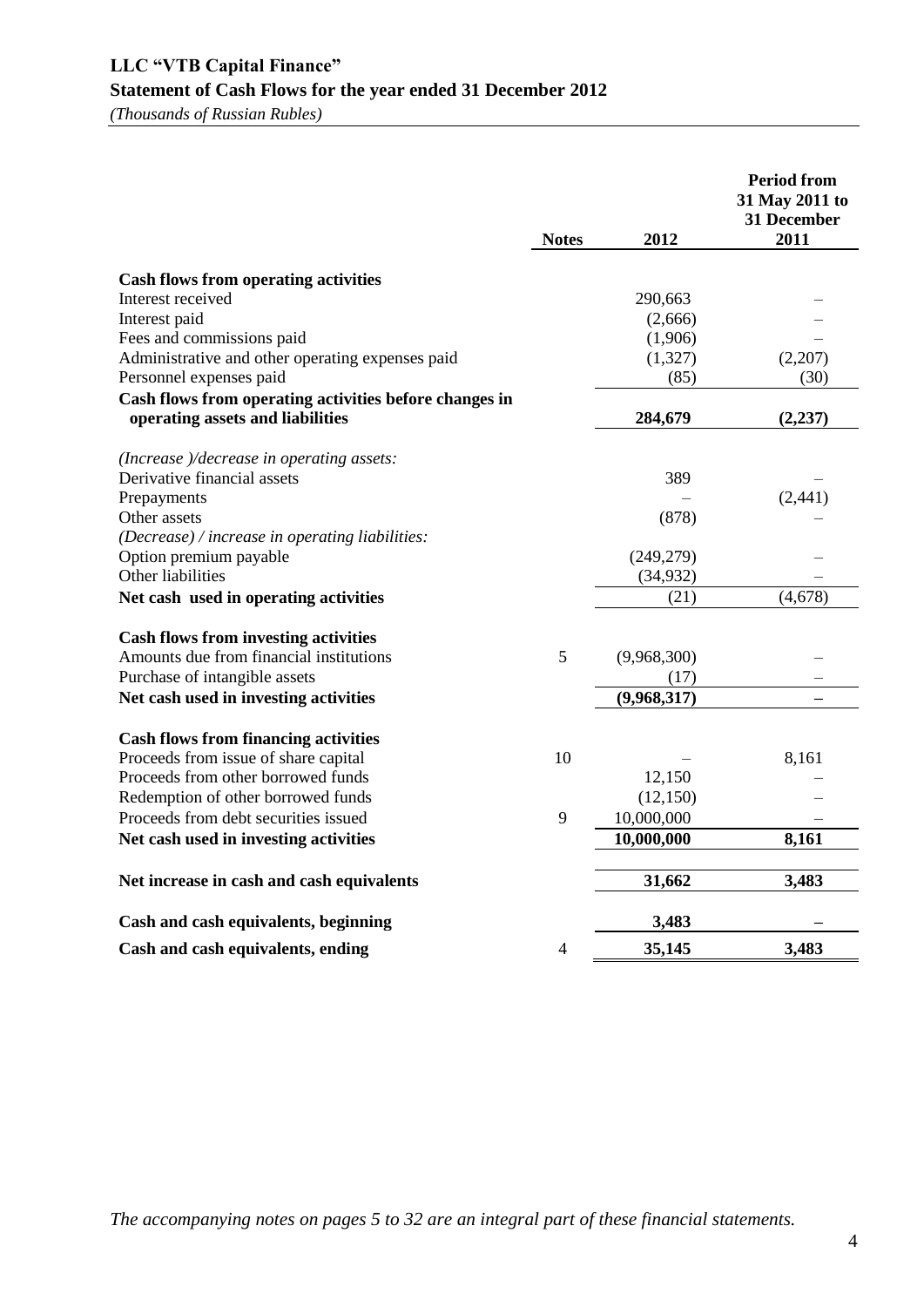## **1. Principal activities**

LLC "VTB Capital Finance" (the "Company") was formed on 31 May 2011 as a limited liability company under the laws of the Russian Federation.

The Company was formed specifically for the purpose of issuance of Russian Roubles denominated structured bonds to be placed on the MICEX-RTS.

The Company is ultimately controlled (through LLC "VTB Capital IB Holding" and VTB Bank (Germany) AG) by Bank VTB. Bank VTB's majority shareholder is the Russian Federation, acting through the Federal Property Agency, which held 75.50% of VTB's issued and outstanding shares as of 31 December 2012 (31 December 2011: 75.50%).

Participants' structure of the Company is presented below:

| <b>Participant</b>                                        | 31 December<br>$2012, \%$ |
|-----------------------------------------------------------|---------------------------|
| VTB Capital IB Holding, Limited<br>VTB Bank (Germany), AG | 81<br>19                  |
| <b>Total</b>                                              | 100.0                     |

The Company's registered office is the Russian Federation, Moscow, 123100, Presnenskaya emb.12.

## **2. Basis of preparation**

## **General**

These financial statements have been prepared in accordance with International Financial Reporting Standards ("IFRS").

The financial statements are presented in thousands of Russian Rubles (or "RUR"), which is the Company's functional and presentation currency.

The financial statements have been prepared under the historical cost convention.

## **3. Summary of accounting policies**

#### **Financial assets**

## *Initial recognition*

Financial assets in the scope of IAS 39 are classified as either financial assets at fair value through profit or loss, loans and receivables, held-to-maturity investments, or available-for-sale financial assets, as appropriate. When financial assets are recognized initially, they are measured at fair value, plus, in the case of investments not at fair value through profit or loss, directly attributable transaction costs. The Company determines the classification of its financial assets upon initial recognition, and subsequently can reclassify financial assets in certain cases as described below.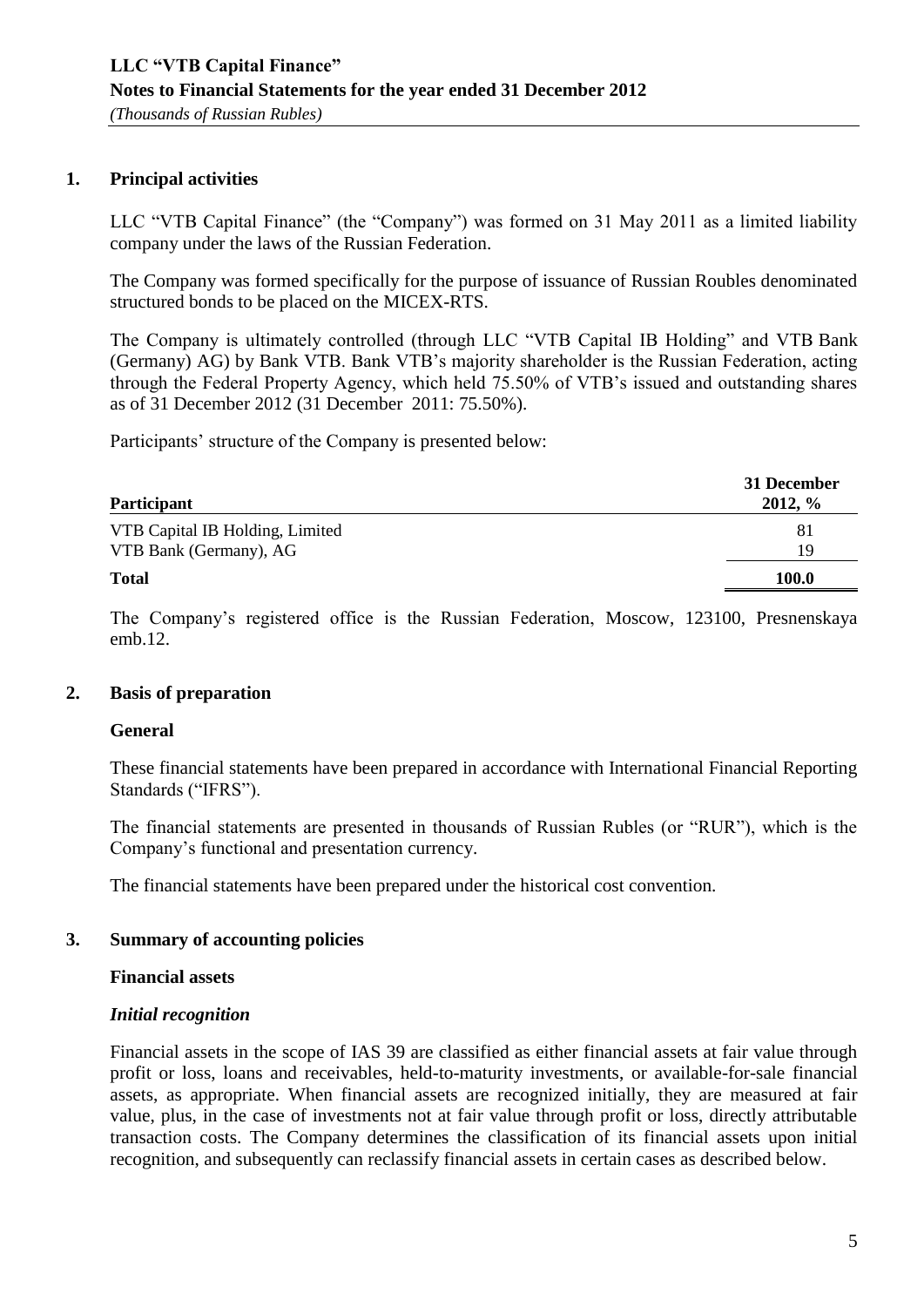#### **Financial assets (continued)**

#### *Date of recognition*

All regular way purchases and sales of financial assets are recognized on the trade date i.e. the date that the Company commits to purchase the asset. Regular way purchases or sales are purchases or sales of financial assets that require delivery of assets within the period generally established by regulation or convention in the marketplace.

## *Offsetting*

Financial assets and liabilities are offset and the net amount is reported in the statement of financial position when there is a legally enforceable right to set off the recognized amounts and there is an intention to settle on a net basis, or to realise the asset and settle the liability simultaneously. This is not generally the case with master netting agreements, and the related assets and liabilities are presented gross in the statement of financial position.

#### **Cash and cash equivalents**

Cash and cash equivalents are recognized and measured at the fair value of consideration received. Cash and cash equivalents consist of cash on hand and current accounts with credit institutions.

#### **Loans and receivables**

Loans and receivables are non-derivative financial assets with fixed or determinable payments that are not quoted in an active market. They are not entered into with the intention of immediate or short-term resale and are not classified as trading securities or designated as investment securities available-for-sale. Such assets are carried at amortised cost using the effective interest method. Gains and losses are recognized in the statement of comprehensive income when the loans and receivables are derecognized or impaired, as well as through the amortisation process.

#### **Derivative financial instruments**

In the normal course of business, the Company can enter into various derivative financial instruments: futures, forwards, swaps and options in the foreign exchange and capital markets. Such financial instruments are held for trading and are recorded at fair value. The fair values are estimated based on quoted market prices or pricing models that take into account the current market and contractual prices of the underlying instruments and other factors. Derivatives are carried as assets when their fair value is positive and as liabilities when it is negative. Gains and losses resulting from these instruments are included in the statement of comprehensive income as gains less losses from trading securities or gains less losses from foreign currencies dealing, depending on the nature of the instrument.

Derivatives embedded in other financial instruments are treated as separate derivatives and recorded at fair value if their economic characteristics and risks are not closely related to those of the host contract, and the host contract is not itself held for trading or designated at fair value through profit or loss. The embedded derivatives separated from the host are carried at fair on the trading portfolio with changes in fair value recognised in the income statement.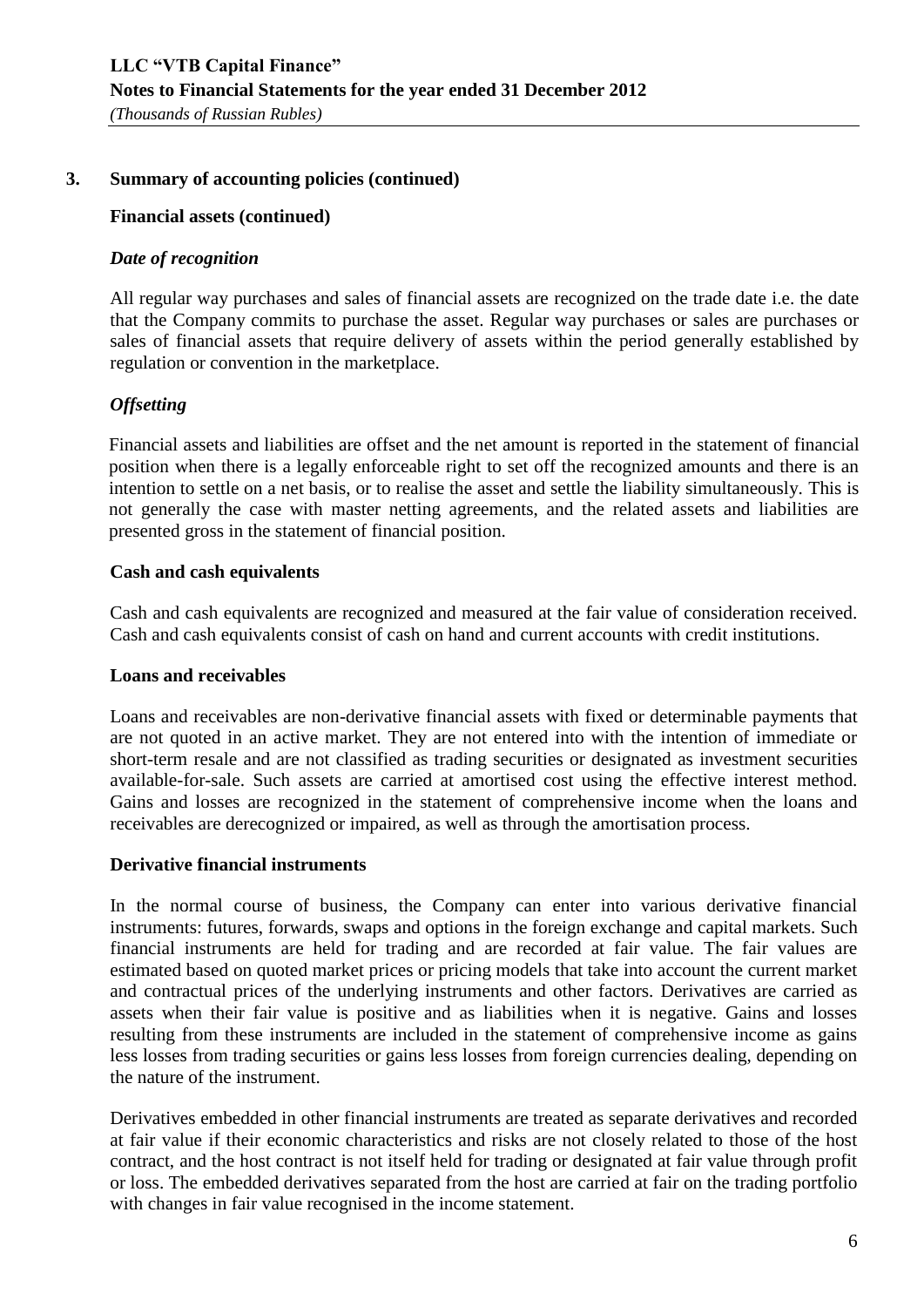## **Borrowings**

Issued financial instruments or their components are classified as liabilities, where the substance of the contractual arrangement results in the Company having an obligation either to deliver cash or another financial asset to the holder, or to satisfy the obligation other than by the exchange of a fixed amount of cash or another financial asset for a fixed number of own equity instruments. Such instruments include amounts due to credit institutions, amounts due to customers, debt securities issued, and other borrowed funds and are initially recognized at the fair value of the consideration received less directly attributable transaction costs. After initial recognition, borrowings are subsequently measured at amortised cost using the effective interest method. Gains and losses are recognized in the statement of comprehensive income when the borrowings are derecognized as well as through the amortisation process.

## **Impairment of financial assets**

The Company assesses at each reporting date whether a financial asset or a group of financial assets is impaired. A financial asset or a group of financial assets is deemed to be impaired if, and only if, there is objective evidence of impairment as a result of one or more events that has occurred after the initial recognition of the asset (an incurred 'loss event') and that loss event (or events) has an impact on the estimated future cash flows of the financial asset or the group of financial assets that can be reliably estimated. Evidence of impairment may include indications that the borrower or a group of borrowers is experiencing significant financial difficulty, default or delinquency in interest or principal payments, the probability that they will enter bankruptcy or other financial reorganisation and where observable data indicate that there is a measurable decrease in the estimated future cash flows, such as changes in arrears or economic conditions that correlate with defaults.

## *Assets carried at amortized cost*

The Company first assesses whether objective evidence of impairment exists individually for financial assets that are individually significant, or collectively for financial assets that are not individually significant. If the Company determines that no objective evidence of impairment exists for an individually assessed financial asset, whether significant or not, it includes the asset in a group of financial assets with similar risk characteristics and collectively assesses them for impairment. Assets that are individually assessed for impairment and for which an impairment loss is or continues to be recognized are not included in a collective assessment of impairment.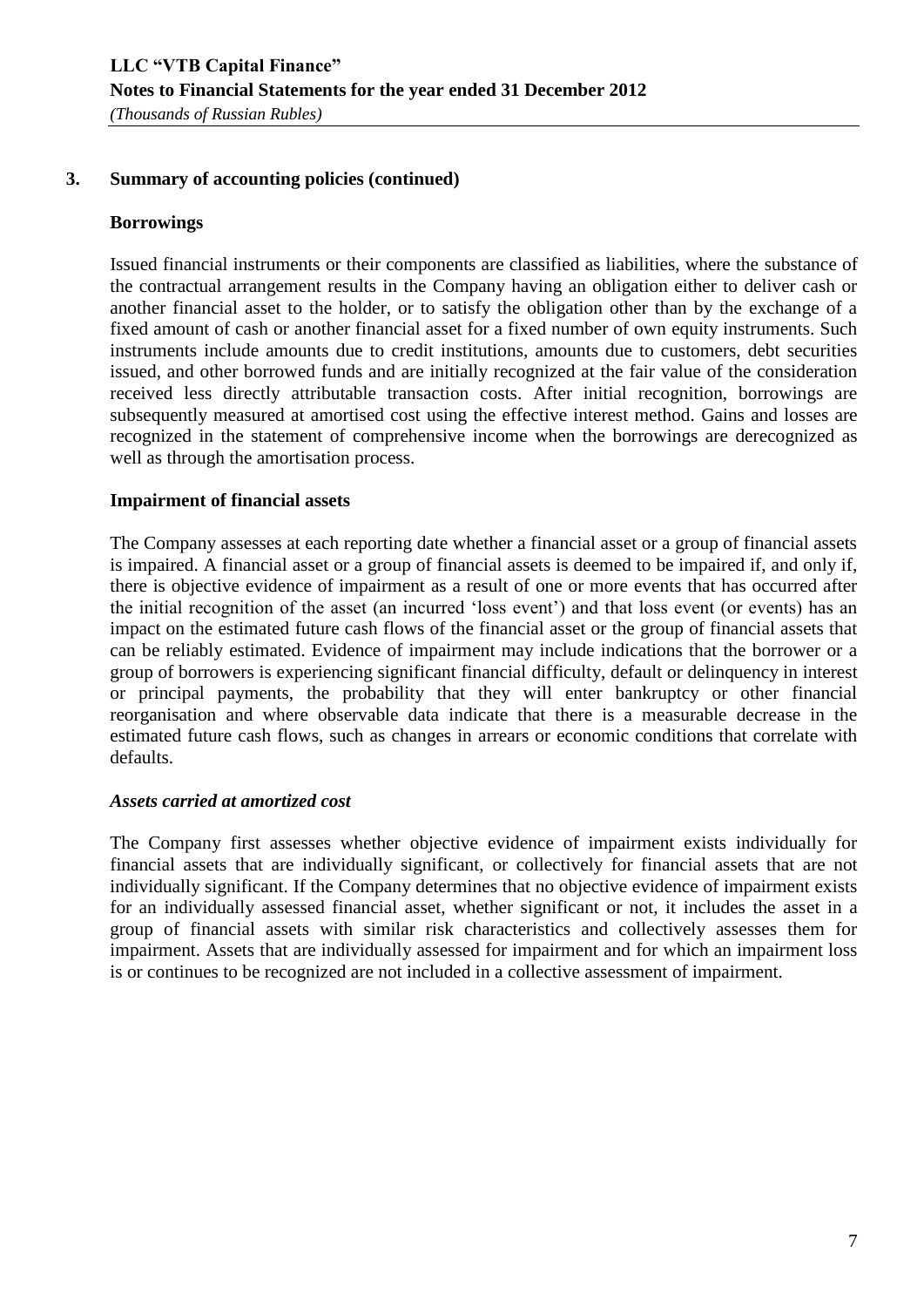#### **Impairment of financial assets (continued)**

If there is objective evidence that an impairment loss on financial assets has been incurred, the amount of loss is measured as the difference between the asset's carrying amount and the present value of estimated future cash flows (excluding future credit losses that have not been incurred), discounted at the original effective interest rate of the financial asset. The carrying amount of the asset is reduced through use of an allowance account. The amount of the impairment loss is recognized in the statement of comprehensive income. Interest income continues to be accrued on the reduced carrying amount based on the original effective interest rate of the asset. Financial assets together with the associated allowance are written off when there is no realistic prospect of future recovery and all collateral has been realized or has been transferred to the Company. If, in a subsequent period, the amount of the impairment loss decreases and the decrease can be related objectively to an event occurring after the impairment was recognized, the previously recognized impairment loss is reversed. Any subsequent reversal of an impairment loss is recognized in the statement of comprehensive income, to the extent that the carrying value of the asset does not exceed its amortised cost at the reversal date. When an asset is uncollectible, it is written off against the related allowance for loan impairment. Such assets are written off after all necessary procedures have been completed and the amount of the loss has been determined. Subsequent recoveries of amounts previously written off decrease the charge for impairment of financial assets in the statement of comprehensive income.

The present value of the estimated future cash flows is discounted at the financial asset's original effective interest rate. If a loan has a variable interest rate, the discount rate for measuring any impairment loss is the current effective interest rate. The calculation of the present value of the estimated future cash flows of a collateralized financial asset reflects the cash flows that may result from foreclosure less costs for obtaining and selling the collateral, whether or not foreclosure is probable.

For the purposes of a collective evaluation of impairment financial assets are grouped on the basis of similar credit risk characteristics that are indicative of the debtors' ability to pay all amounts due according to the contractual terms (i.e. on the basis of the Company's credit risk grading process that considers loan type, geographical location, collateral type, past-due status and other relevant factors).

Future cash flows on a group of financial assets that are collectively evaluated for impairment are estimated on the basis of the contractual cash flows of the assets in the group and historical loss experience for assets with credit risk characteristics similar to those in the group. Historical loss experience is adjusted on the basis of current observable data to reflect the effects of current conditions that did not affect the period on which the historical loss experience is based and to remove effects of conditions in the historical period that do not exist currently.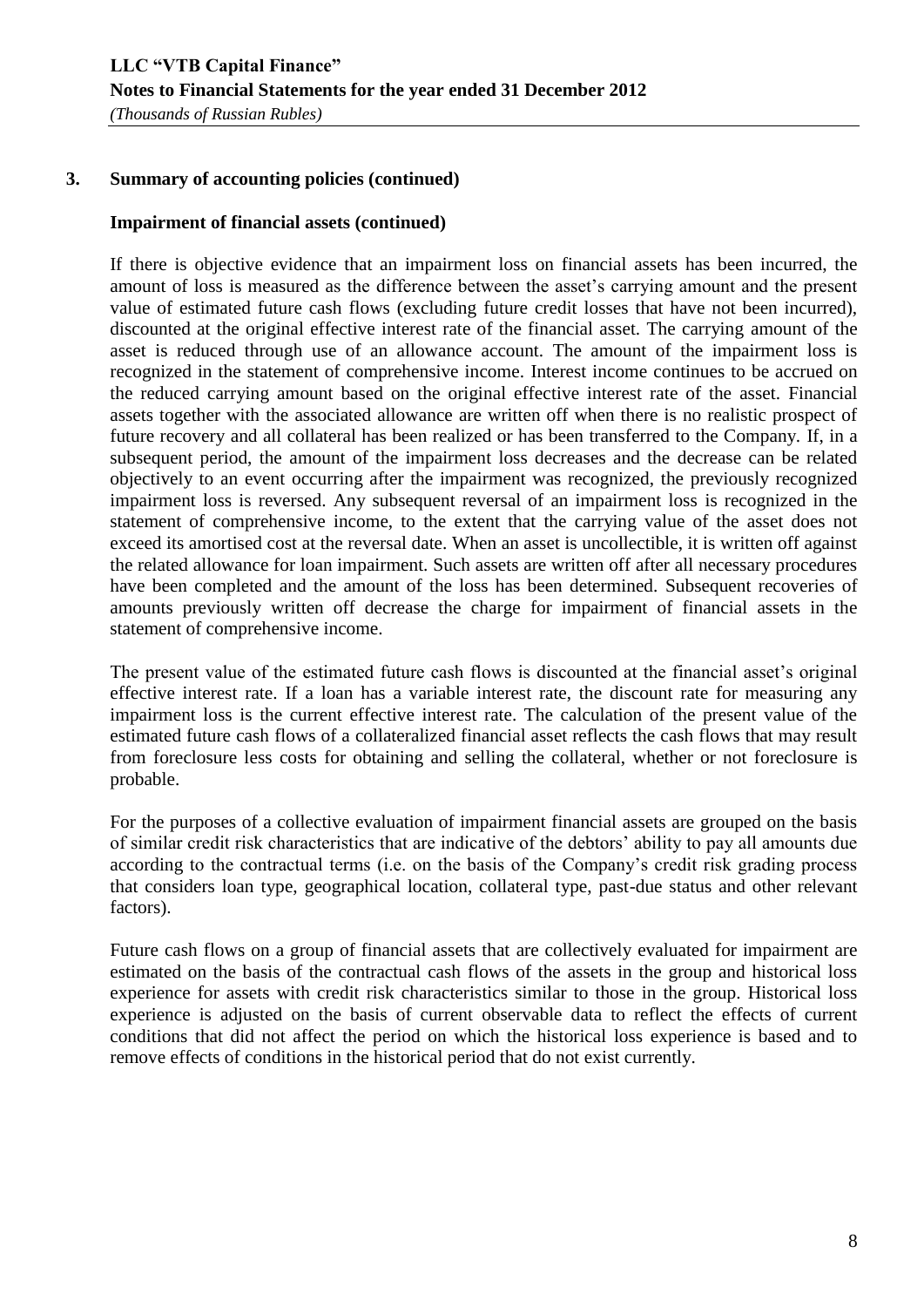#### **Loans and borrowings**

After initial recognition, interest bearing loans and borrowings are subsequently measured at amortised cost using the Effective Interest Rate method. Gains and losses are recognised in the statement of comprehensive income when the liabilities are derecognised as well as through the effective interest rate amortisation process.

Amortised cost is calculated by taking into account any discount or premium on acquisition and fees or costs that are an integral part of the effective interest rate. The effective interest rate amortisation is included in finance costs in the statement of comprehensive income.

#### **Derecognition of financial assets and liabilities**

#### *Financial assets*

A financial asset (or, where applicable a part of a financial asset or part of a group of similar financial assets) is derecognized where:

- the rights to receive cash flows from the asset have expired;
- the Company has transferred its rights to receive cash flows from the asset, or retained the  $\bullet$ right to receive cash flows from the asset, but has assumed an obligation to pay them in full without material delay to a third party under a 'pass-through' arrangement; and
- the Company either (a) has transferred substantially all the risks and rewards of the asset, or  $\bullet$ (b) has neither transferred nor retained substantially all the risks and rewards of the asset, but has transferred control of the asset.

Where the Company has transferred its rights to receive cash flows from an asset and has neither transferred nor retained substantially all the risks and rewards of the asset nor transferred control of the asset, the asset is recognized to the extent of the Company's continuing involvement in the asset. Continuing involvement that takes the form of a guarantee over the transferred asset is measured at the lower of the original carrying amount of the asset and the maximum amount of consideration that the Company could be required to repay.

Where continuing involvement takes the form of a written and/or purchased option (including a cash-settled option or similar provision) on the transferred asset, the extent of the Company's continuing involvement is the amount of the transferred asset that the Company may repurchase, except that in the case of a written put option (including a cash-settled option or similar provision) on an asset measured at fair value, the extent of the Company's continuing involvement is limited to the lower of the fair value of the transferred asset and the option exercise price.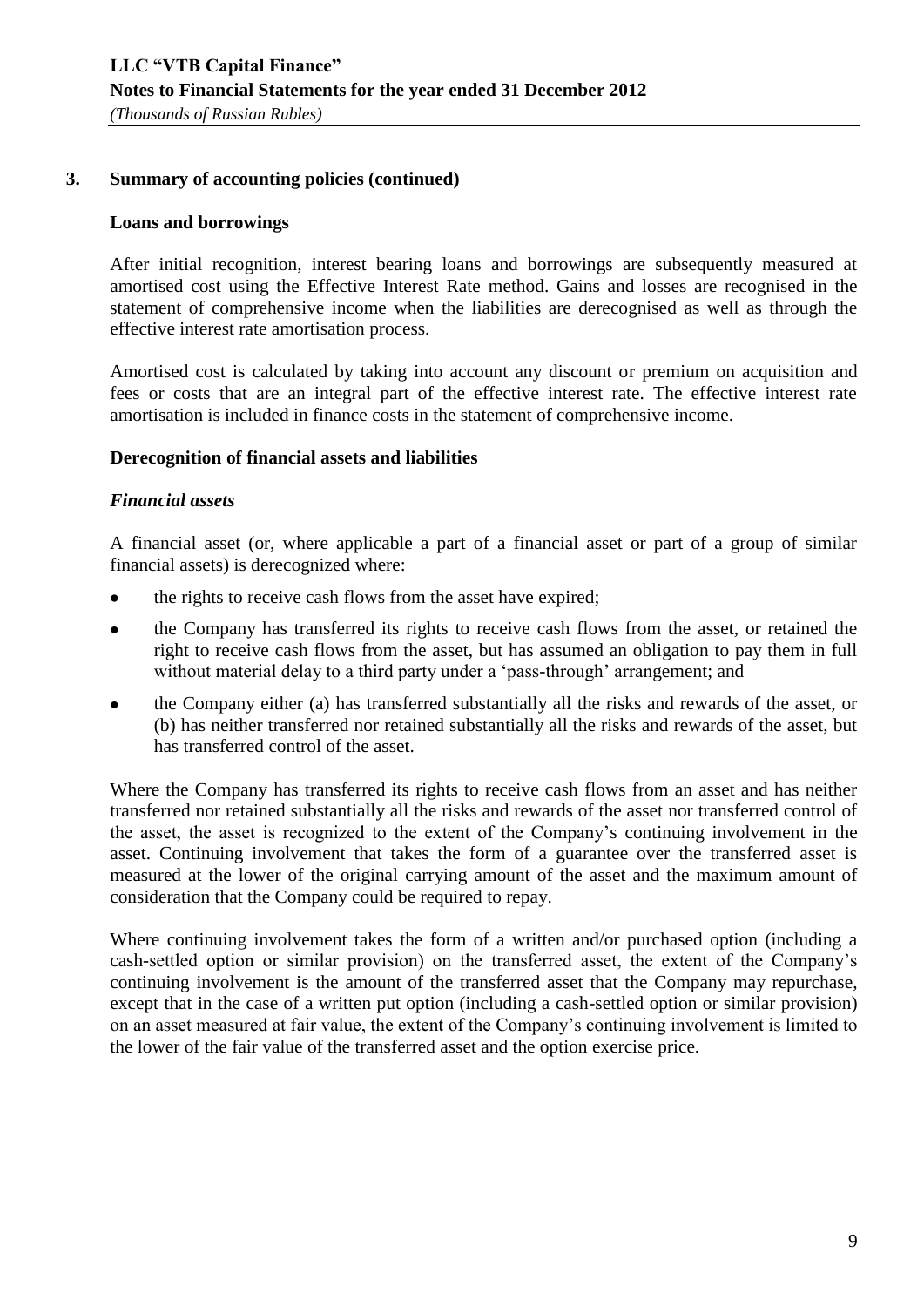#### **Derecognition of financial assets and liabilities (continued)**

#### *Financial liabilities*

A financial liability is derecognized when the obligation under the liability is discharged or cancelled or expires.

Where an existing financial liability is replaced by another from the same lender on substantially different terms, or the terms of an existing liability are substantially modified, such an exchange or modification is treated as a derecognition of the original liability and the recognition of a new liability, and the difference in the respective carrying amounts is recognized in the statement of comprehensive income.

#### **Income and expense recognition**

Revenue is recognized to the extent that it is probable that the economic benefits will flow to the Company and the revenue can be reliably measured. The following specific recognition criteria must also be met before revenue is recognized:

#### *Interest and similar income and expense*

For all financial instruments measured at amortised cost interest income or expense is recorded at the effective interest rate, which is the rate that exactly discounts estimated future cash payments or receipts through the expected life of the financial instrument or a shorter period, where appropriate, to the net carrying amount of the financial asset or financial liability. The calculation takes into account all contractual terms of the financial instrument (for example, prepayment options) and includes any fees or incremental costs that are directly attributable to the instrument and are an integral part of the effective interest rate, but not future credit losses. The carrying amount of the financial asset or financial liability is adjusted if the Company revises its estimates of payments or receipts. The adjusted carrying amount is calculated based on the original effective interest rate and the change in carrying amount is recorded as interest income or expense.

Once the recorded value of a financial asset or a group of similar financial assets has been reduced due to an impairment loss, interest income continues to be recognized using the original effective interest rate applied to the new carrying amount.

#### **Net assets attributable to the participants**

Net assets are classified as liabilities since participants have the right to withdraw their interests. In such cases the Company will be obliged to pay the withdrawing participant's share of net assets of the Company, determined on the basis of statutory accounting reports for the year of withdrawal, in cash or, subject to consent of the participant, by in-kind transfer of assets.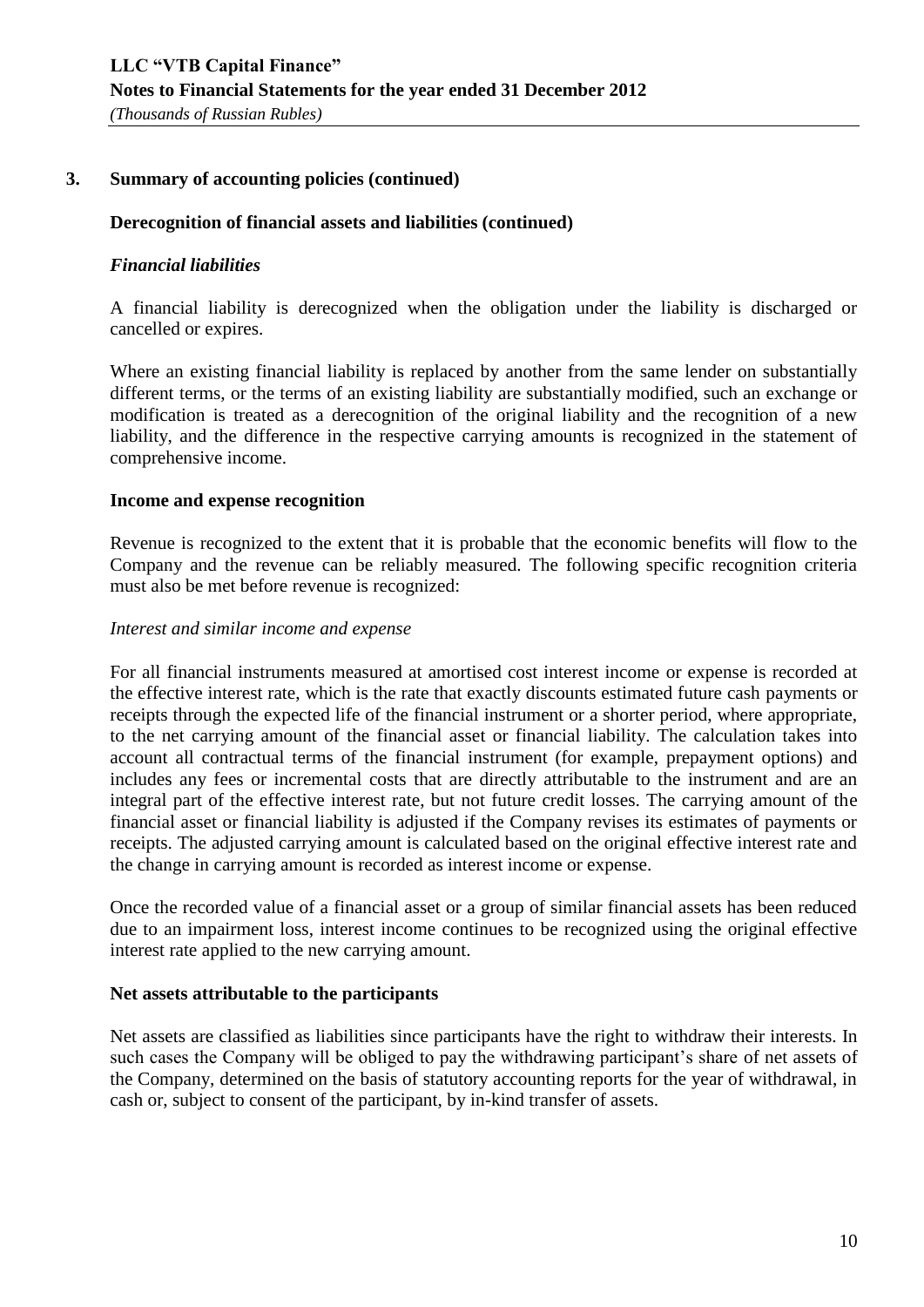#### **Contingencies**

Contingent liabilities are not recognized in the financial statements but are disclosed unless the possibility of any outflow in settlement is remote. A contingent asset is not recognized in the financial statements but disclosed when an inflow of economic benefits is probable.

## **Taxation**

The current income tax expense is calculated in accordance with the regulations of the Russian Federation and the City of Moscow.

Deferred tax assets and liabilities are calculated in respect of temporary differences using the liability method. Deferred income taxes are provided for all temporary differences arising between the tax bases of assets and liabilities and their carrying values for financial reporting purposes, except where the deferred income tax arises from the initial recognition of goodwill or of an asset or liability in a transaction that is not a business combination and, at the time of the transaction, affects neither the accounting profit nor taxable profit or loss.

A deferred tax asset is recorded only to the extent that it is probable that taxable profit will be available against which the deductible temporary differences can be utilised. Deferred tax assets and liabilities are measured at tax rates that are expected to apply to the period when the asset is realised or the liability is settled, based on tax rates that have been enacted or substantively enacted at the reporting date.

Russia also has various operating taxes that are assessed on the Company's activities. These taxes are included as a component of other operating expenses.

#### **Foreign currency translation**

The financial statements are presented in Russian Roubles, which is the Company's functional and presentation currency. Transactions in foreign currencies are initially recorded in the functional currency, converted at the rate of exchange ruling at the date of the transaction. Monetary assets and liabilities denominated in foreign currencies are retranslated at the functional currency rate of exchange ruling at the reporting date. Gains and losses resulting from the translation of foreign currency transactions are recognized in the statement of comprehensive income as gains less losses from foreign currencies – translation differences. Non-monetary items that are measured in terms of historical cost in a foreign currency are translated using the exchange rates as at the dates of the initial transactions. Non-monetary items measured at fair value in a foreign currency are translated using the exchange rates at the date when the fair value was determined.

Differences between the contractual exchange rate of a transaction in a foreign currency and the market exchange rate on the date of the transaction are included in gains less losses from dealing in foreign currencies. The market exchange rate (Reuters spot rate at 17.30 p.m.) at 31 December 2012 was 30.3727 Roubles to 1 USD (32.1961: as of 31 December 2011).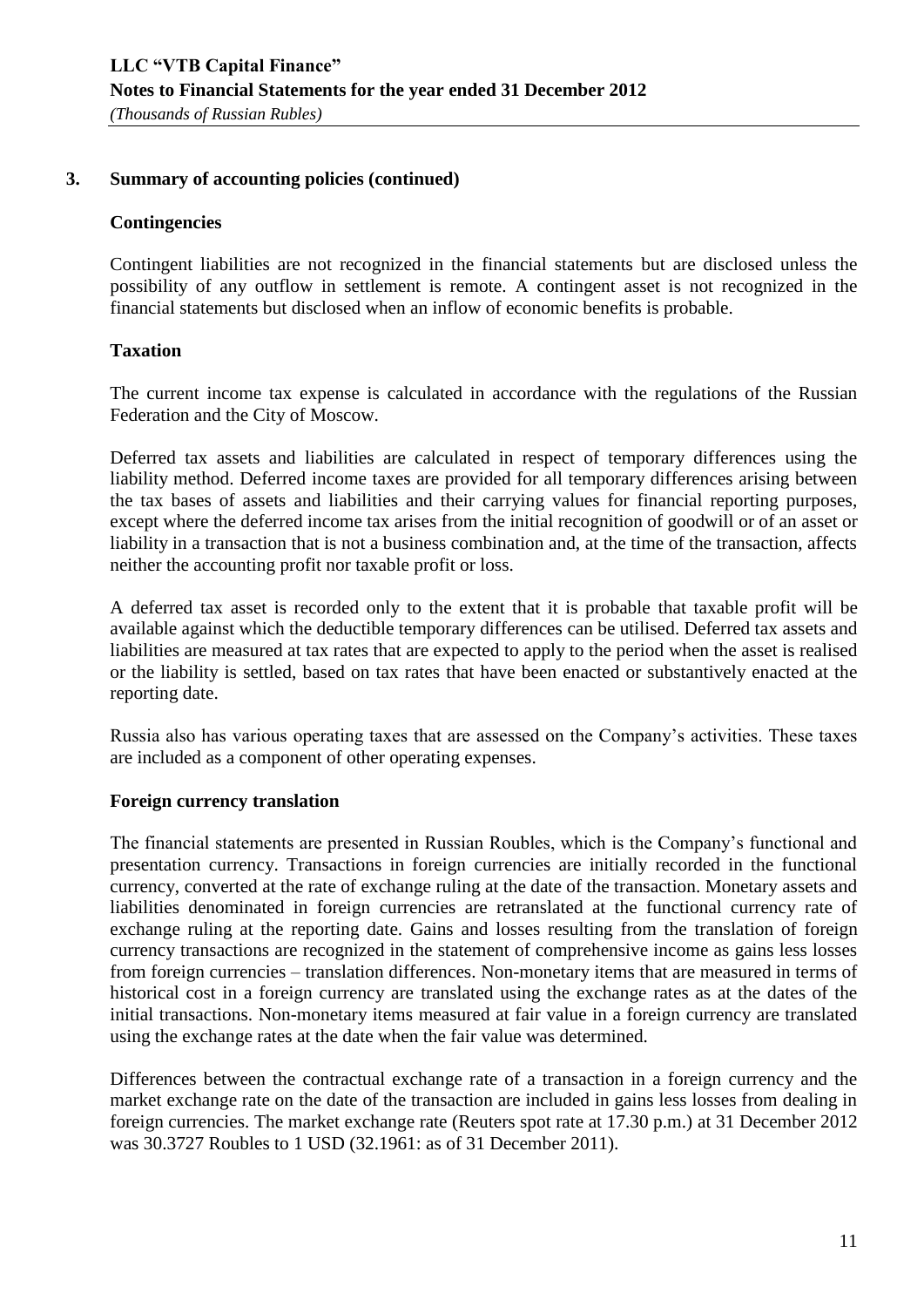#### **Changes in accounting policies**

The Company has adopted the following amended IFRS during the year. The principal effects of these changes are as follows:

## *Amendments to IFRS 7 Financial Instruments: Disclosures*

The Amendments were issued in October 2010 and are effective for annual periods beginning on or after 1 July 2011. The amendment requires additional disclosure about financial assets that have been transferred to enable the users of the Company's financial statements to evaluate the risk exposures relating to those assets. The amendment affects disclosure only and has no impact on the Company's financial position or performance.

Other amendments resulting from Improvements to the following standards did not have any impact on the accounting policies, financial position or performance of the Company:

- IAS 12 *Income Taxes (Amendment) – Deferred Taxes: Recovery of Underlying Assets*
- IFRS 1 *First-Time Adoption of International Financial Reporting Standards (Amendment) –*  $\bullet$ *Severe Hyperinflation and Removal of Fixed Dates for First-Time Adopter*

## **Future changes in accounting policies**

#### *Standards and interpretations issued but not yet effective*

#### *IFRS 9 Financial Instruments*

IFRS 9, as issued, reflects the first phase of the IASB's work on the replacement of IAS 39 and applies to classification and measurement of financial assets and financial liabilities as defined in IAS 39. The standard was initially effective for annual periods beginning on or after 1 January 2013, but Amendments to IFRS 9 mandatory *Effective Date of IFRS 9 and Transition Disclosures*, issued in December 2011, moved the mandatory effective date to 1 January 2015. In subsequent phases, the IASB will address hedge accounting and impairment of financial assets. The Company will quantify the effect of the adoption of the first phase of IFRS 9 in conjunction with the other phases, when issued, to present a comprehensive picture.

#### *IFRS 10 Consolidated Financial Statements*

IFRS 10 establishes a single control model that applies to all entities including special purpose entities. The changes introduced by IFRS 10 will require management to exercise significant judgement to determine which entities are controlled, and therefore, are required to be consolidated by a parent, compared with the requirements that were in IAS 27. In addition IFRS 10 introduces specific application guidance for agency relationships. IFRS 10 replaces the portion of IAS 27 *Consolidated and Separate Financial Statements* that addresses the accounting for consolidated financial statements. It also includes the issues raised in SIC-12 *Consolidation – Special Purpose Entities*. It is effective for annual periods beginning on or after 1 January 2013. Earlier application is permitted. The Company is evaluating possible effect of the adoption of IFRS 10 on its financial position and performance.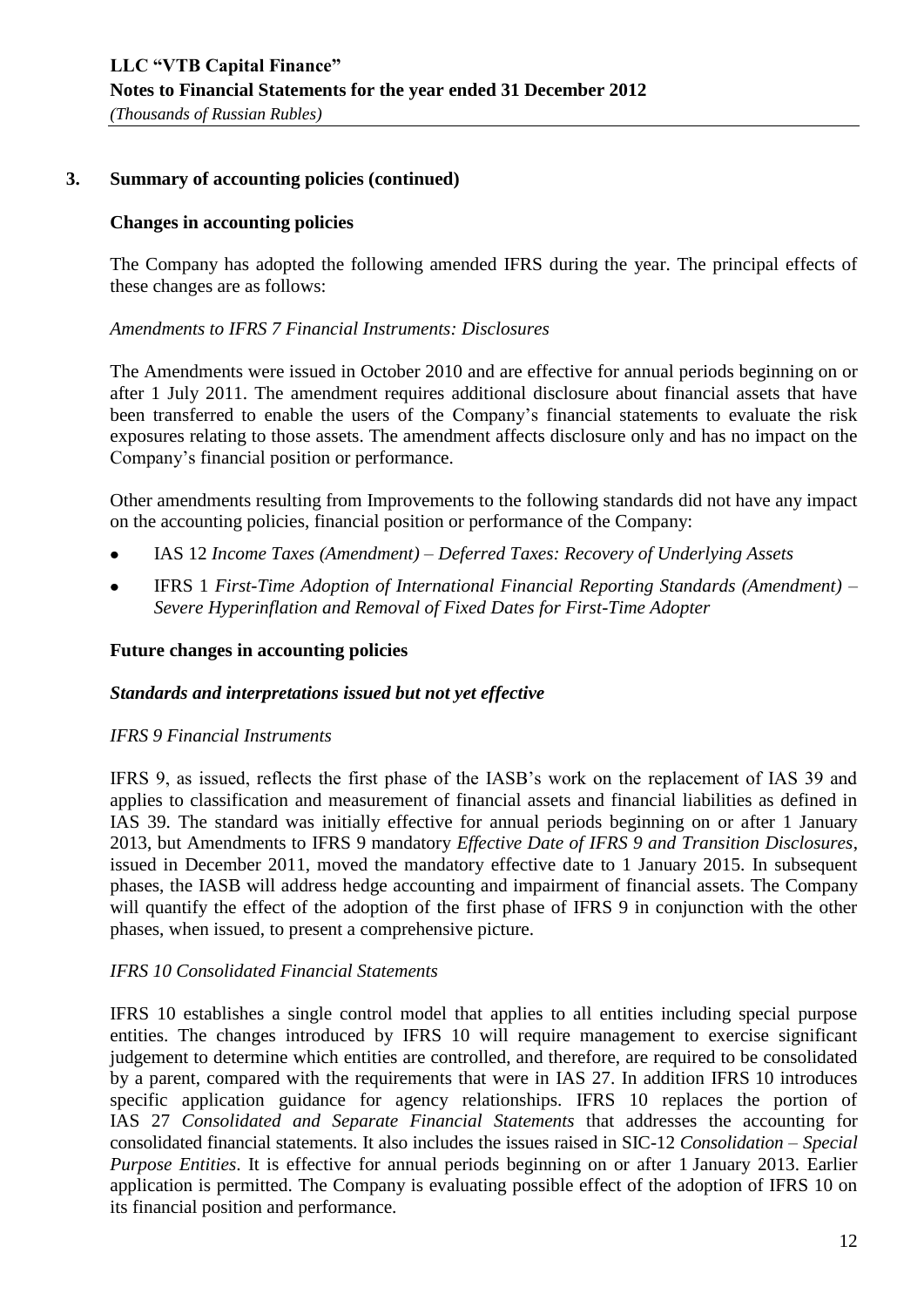## **Future changes in accounting policies (continued)**

## *IFRS 11 Joint Arrangements*

IFRS 11 removes the option to account for jointly controlled entities (JCEs) using proportionate consolidation. Instead, JCEs that meet the definition of a joint venture must be accounted for using the equity method. IFRS 11 supersedes IAS 31 *Interests in Joint Ventures* and SIC-13 *Jointly Controlled Entities – Non-monetary Contributions by Venturers* and is effective for annual periods beginning on or after 1 January 2013. Earlier application is permitted. The Company expects that adoption of IFRS 11 will have no effect on its financial position and performance.

## *IFRS 12 Disclosure of Interests in Other Entities*

IFRS 12 includes all of the disclosures that were previously in IAS 27 related to consolidated financial statements, as well as all of the disclosures that were previously included in IAS 31 and IAS 28. These disclosures relate to an entity's interests in subsidiaries, joint arrangements, associates and structured entities. A number of new disclosures are also required. IFRS 12 is effective for annual periods beginning on or after 1 January 2013. Earlier application is permitted. The Company expects that adoption of IFRS 12 will have no effect on its financial position and performance.

#### *IFRS 13 Fair Value Measurement*

IFRS 13 establishes a single source of guidance under IFRS for all fair value measurements. IFRS 13 does not change when an entity is required to use fair value, but rather provides guidance on how to measure fair value under IFRS when fair value is required or permitted. IFRS 13 is effective for annual periods beginning on or after 1 January 2013. Earlier application is permitted. The adoption of the IFRS 13 may have effect on the measurement of the Company's assets and liabilities accounted for at fair value. The Company is evaluating the effect of the adoption of IFRS 13 on its financial position and performance.

#### *IAS 27 Separate Financial Statements (as revised in 2011)*

As a consequence of the new IFRS 10 and IFRS 12, what remains of IAS 27 is limited to accounting for subsidiaries, jointly controlled entities, and associates in separate financial statements. The amendment becomes effective for annual periods beginning on or after 1 January 2013. The Company is currently assessing the impact of the above on its financial statements.

#### *IAS 28 Investments in Associates and Joint Ventures (as revised in 2011)*

As a consequence of the new IFRS 11 and IFRS 12, IAS 28 has been renamed IAS 28 *Investments in Associates and Joint Ventures*, and describes the application of the equity method to investments in joint ventures in addition to associates. The amendment becomes effective for annual periods beginning on or after 1 January 2013. The Company is currently assessing the impact of the above on its financial statements.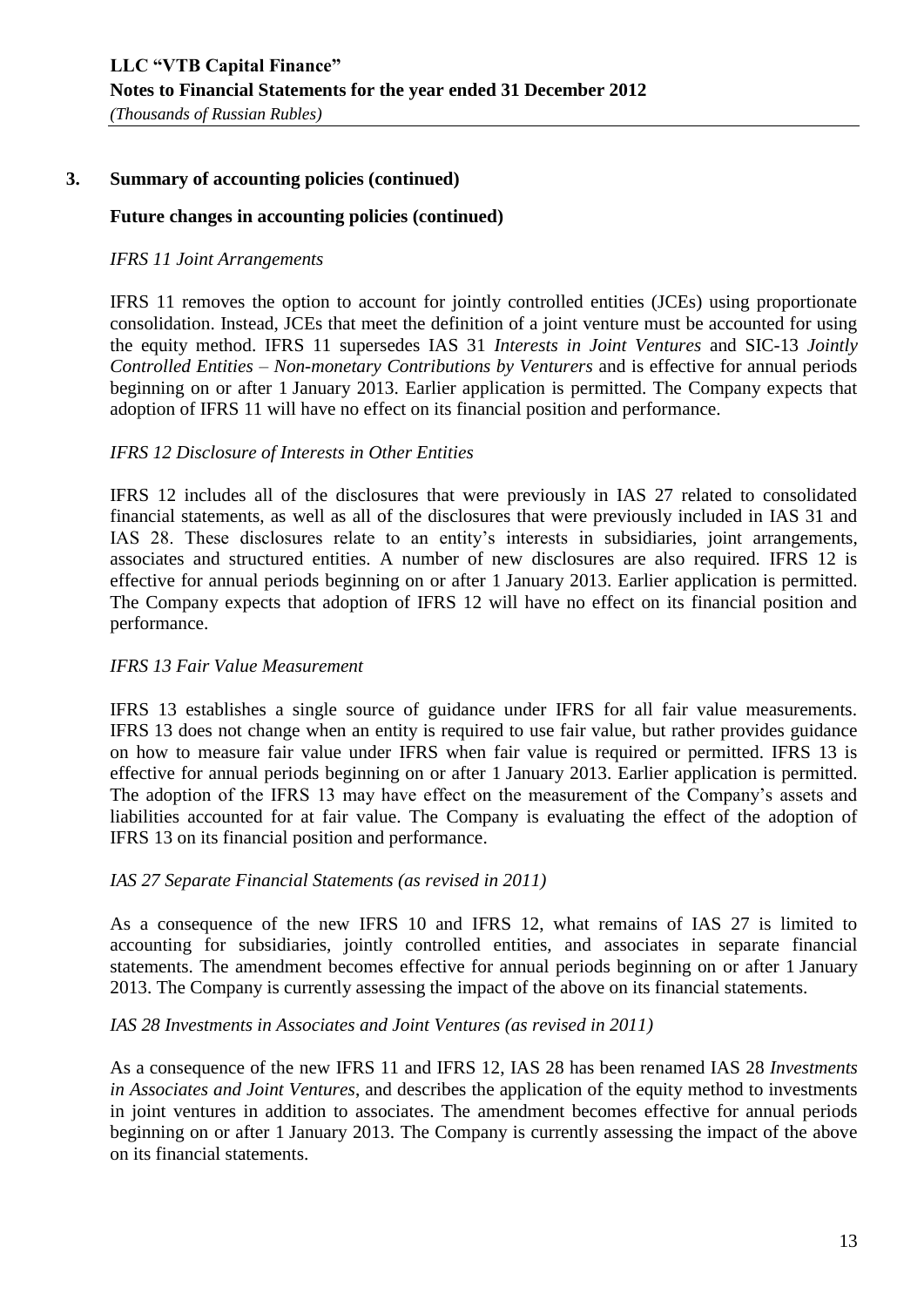## **Future changes in accounting policies (continued)**

## *Amendments to IAS 19 Employee Benefits*

The IASB has published [amendments to IAS 19](http://gaait-aa.ey.net/Document.aspx?NodeId=936127&ProductId=333) *Employee Benefits*, effective for annual periods beginning on or after 1 January 2013, which involve major changes to the accounting for employee benefits, including the removal of the option for deferred recognition of changes in pension plan assets and liabilities (known as the "corridor approach"). In addition, these amendments will limit the changes in the net pension asset (liability) recognised in profit or loss to net interest income (expense) and service costs. The Company expects that these amendments will have no impact on the Company's financial position or performance.

#### *Amendments to IAS 1 Changes to the Presentation of Other Comprehensive Income*

The amendments to IAS 1 change the grouping of items presented in other comprehensive income. Items that could be reclassified (or recycled) to profit or loss at a future point in time (for example, net losses or gains on available-for-sale financial assets) would be presented separately from items that will never be reclassified (for example, revaluation of buildings). The amendment affects presentation only and has no impact on the Company's financial position or performance. The amendment becomes effective for annual periods beginning on or after 1 July 2012.

#### *Amendments to IAS 32 – Offsetting Financial Assets and Financial Liabilities*

These amendments clarify the meaning of "currently has a legally enforceable right to set-off". It will be necessary to assess the impact to the Company by reviewing settlement procedures and legal documentation to ensure that offsetting is still possible in cases where it has been achieved in the past. In certain cases, offsetting may no longer be achieved. In other cases, contracts may have to be renegotiated. The requirement that the right of set-off be available for all counterparties to the netting agreement may prove to be a challenge for contracts where only one party has the right to offset in the event of default.

The amendments also clarify the application of the IAS 32 offsetting criteria to settlement systems (such as central clearing house systems) which apply gross settlement mechanisms that are not simultaneous. While many settlement systems are expected to meet the new criteria, some may not. As the impact of the adoption depends on the Company's examination of the operational procedures applied by the central clearing houses and settlement systems it deals with to determine if they meet the new criteria, it is not practical to quantify the effects.

These amendments become effective for annual periods beginning on or after 1 January 2014.

### *Amendment to IFRS 1 – Government loans*

These amendments require first-time adopters to apply the requirements of IAS 20 Accounting for Government Grants and Disclosure of Government Assistance, prospectively to government loans existing at the date of transition to IFRS. The amendment will have no impact on the Company.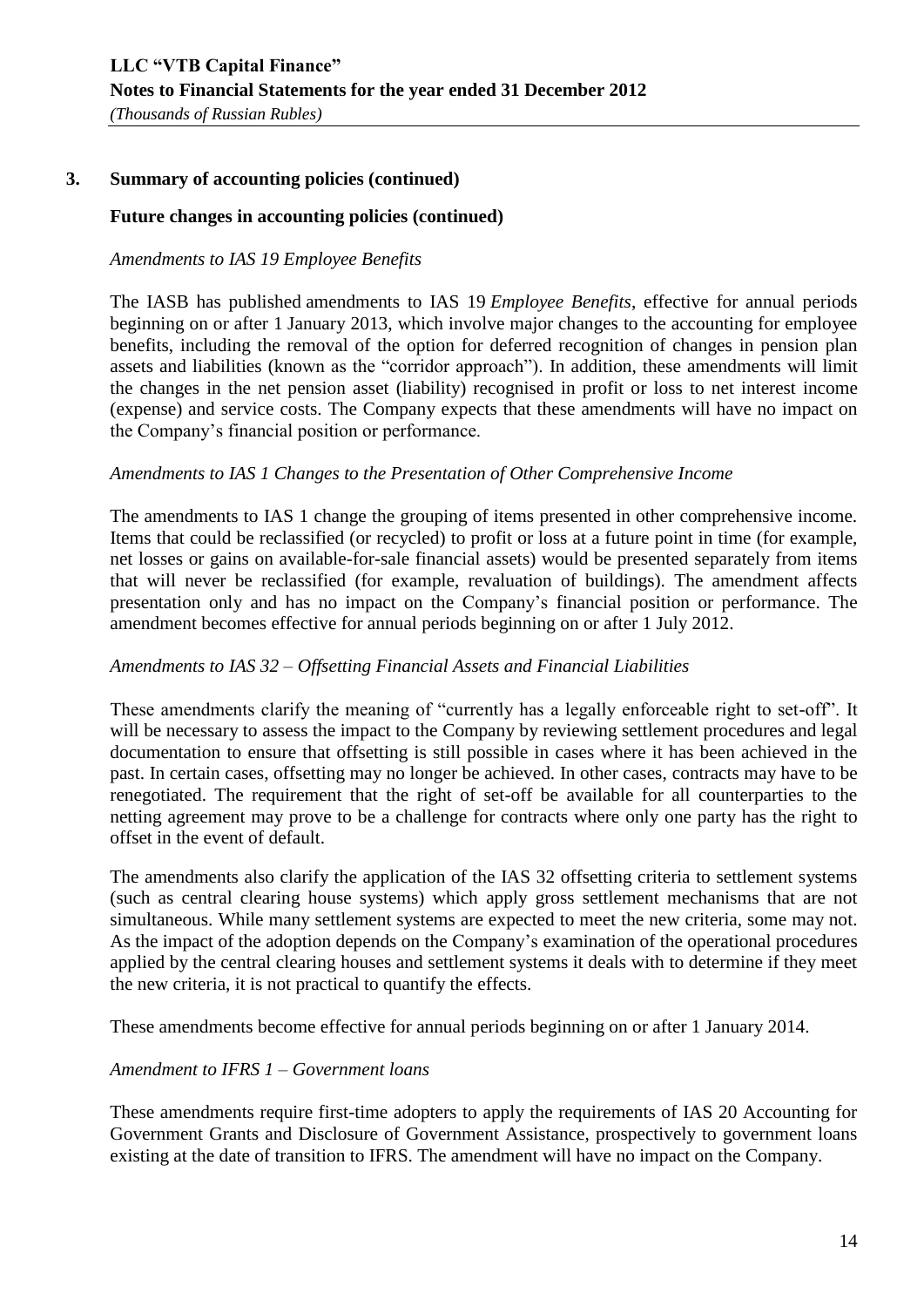#### **Future changes in accounting policies (continued)**

#### *Improvements to IFRS*

The amendments are effective for annual periods beginning on or after 1 January 2013. They will not have an impact on the Company.

- IFRS 1 *First-time Adoption of International Financial Reporting Standards:* This improvement clarifies that an entity that stopped applying IFRS in the past and chooses, or is required, to apply IFRS, has the option to re-apply IFRS 1. If IFRS 1 is not re-applied, an entity must retrospectively restate its financial statements as if it had never stopped applying IFRS.
- IAS 1 *Presentation of Financial Statements:* This improvement clarifies the difference  $\bullet$ between voluntary additional comparative information and the minimum required comparative information. Generally, the minimum required comparative information is the previous period.
- IAS 16 *Property Plant and Equipment:* This improvement clarifies that major spare parts and  $\bullet$ servicing equipment that meet the definition of property, plant and equipment are not inventory.
- IAS 32 *Financial Instruments, Presentation:* This improvement clarifies that income taxes  $\bullet$ arising from distributions to equity holders are accounted for in accordance with IAS 12 *Income Taxes*.
- IAS 34 *Interim Financial Reporting:* The amendment aligns the disclosure requirements for total segment assets with total segment liabilities in interim financial statements. This clarification also ensures that interim disclosures are aligned with annual disclosures.

#### **4. Cash and cash equivalents**

Cash and cash equivalents comprise:

|                                           | 2012   | 2011  |
|-------------------------------------------|--------|-------|
| Current accounts with credit institutions | 35.145 | 3.483 |
| <b>Cash and cash equivalents</b>          | 35,145 | 3,483 |

#### **5. Amounts due from financial institutions**

Amounts due from financial institutions represent cash balances in the amount RUB 9,975,354 held on deposit accounts with VTB Bank (31 December 2011: 0).

The deposits carry interest rate in the range from 8.45% to 8.80% per annum and are maturing in 2014-2016.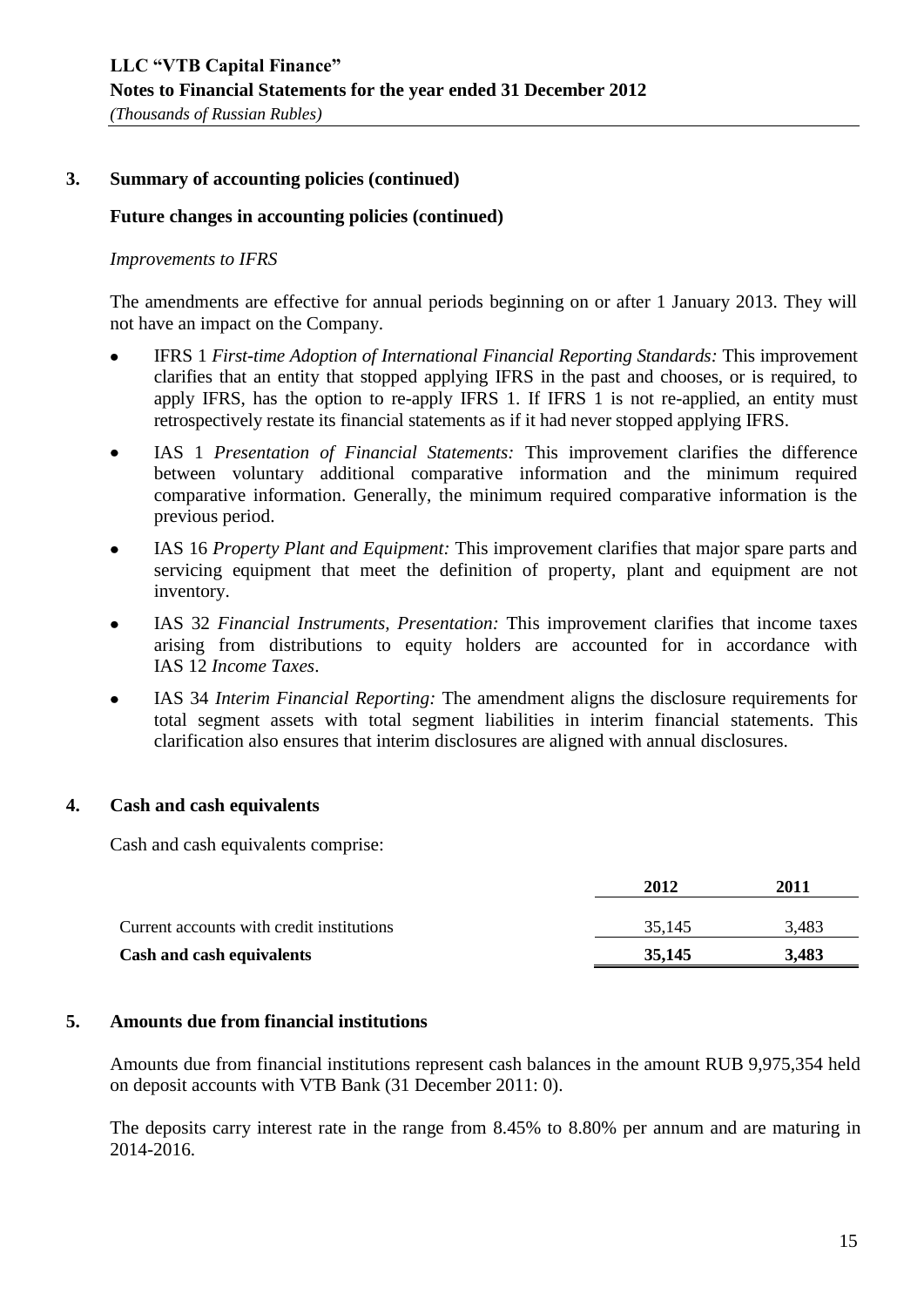### **6. Derivative financial instruments**

The Company enters into derivative financial instruments. There are embedded derivatives and derivatives concluded to offset market risk. The table below shows the fair values of derivative financial instruments, recorded as assets or liabilities.

|                          | <b>Fair value</b><br>assets | <b>Fair value</b><br><b>liabilities</b> |
|--------------------------|-----------------------------|-----------------------------------------|
| Options on index         | 1,119,907                   | 992,873                                 |
| Options on price of gold | 146,737                     | 136,648                                 |
| Other assets             | 1,266,644                   | 1,129,521                               |

Options are contractual agreements that convey the right, but not the obligation, for the purchaser either to buy or sell a specific amount of a financial instrument at a fixed price, either at a fixed future date or at any time within a specified period.

#### **7. Other assets**

|                                  | 2012 | 2011  |
|----------------------------------|------|-------|
| Advances for goods and services  | 527  |       |
| Fees and commissions receivables |      |       |
| Prepayments                      |      | 5,689 |
| Other assets                     | 536  | 5,689 |

As of 31 December 2012 prepayments were represented by the legal expenses related to bonds issuance. As of 31 December 2011 bonds were not issued. As of 31 December 2012 the bonds were issued and the expenses were included in the effective rate calculation.

Prepayments are represented by the amounts which are Russian Rubles denominated.

Fair value of other assets approximate to their carrying amount, all amounts are neither part due nor impaired and have maturity less one year.

#### **8. Taxation**

The corporate income tax benefit**/**(charge) comprises:

|                                                             | 2012    | 2011 |
|-------------------------------------------------------------|---------|------|
| Deferred tax charge – origination and reversal of temporary |         |      |
| differences                                                 | (3.276) | 341  |
| Income tax (charge)/benefit                                 | (3,276) | 341  |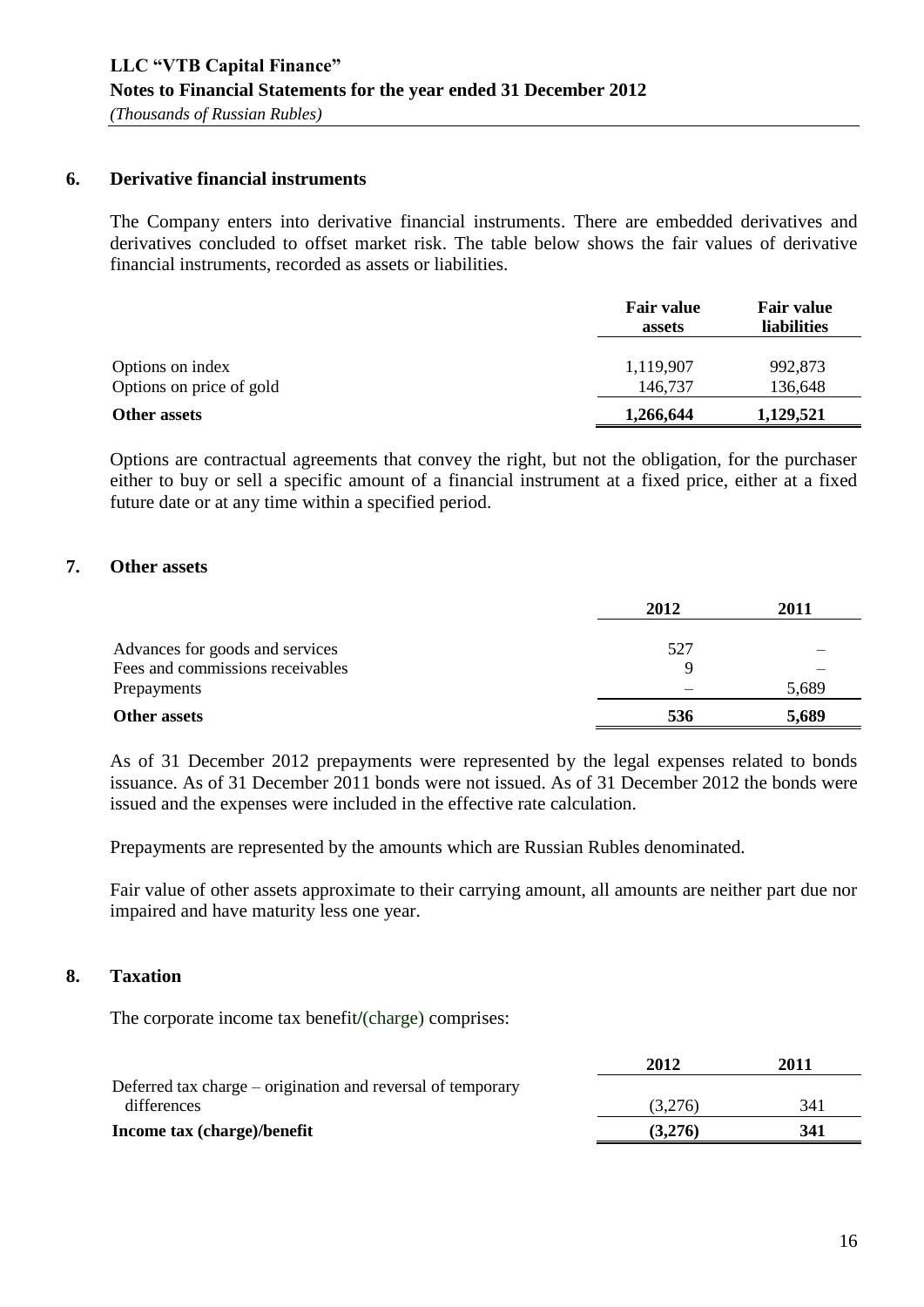## **8. Taxation (continued)**

Russian legal entities have to file individual corporate income tax declarations. Standard corporate income tax rate comprised 20% for 2012 and 2011.

The effective income tax rate differs from the statutory income tax rates. A reconciliation of the income tax expense based on statutory rates with actual is as follows:

|                                                      | 2012    | 2011    |
|------------------------------------------------------|---------|---------|
| $Gain \setminus (Loss)$ before tax                   | 16,043  | (2,515) |
| Statutory tax rate                                   | 20%     | 20%     |
| Theoretical income tax benefit at the statutory rate | (3,209) | 503     |
| Non-deductible expenditures                          | (67)    | (162)   |
| Income tax (charge)/benefit                          | (3,276) | 341     |

Deferred tax assets and liabilities as of 31 December and their movements for the respective years comprise:

|                                                           | May, 2011                | Origination<br>and<br>reversal of<br>temporary<br>differences<br>(in the<br>income<br>statement) | 2011     | Origination<br>and<br>reversal of<br>temporary<br>differences<br>(in the<br>income<br>statement) | 2012       |
|-----------------------------------------------------------|--------------------------|--------------------------------------------------------------------------------------------------|----------|--------------------------------------------------------------------------------------------------|------------|
|                                                           |                          |                                                                                                  |          |                                                                                                  |            |
| <b>Tax effect of deductible</b><br>temporary differences: |                          |                                                                                                  |          |                                                                                                  |            |
| Tax loss carried forward                                  |                          | 1,450                                                                                            | 1,450    | 2,984                                                                                            | 4,434      |
| Derivative financial assets                               |                          |                                                                                                  |          | 81,994                                                                                           | 81,994     |
| Receivables under option<br>premium                       |                          |                                                                                                  |          | 105                                                                                              | 105        |
| Other assets and                                          |                          |                                                                                                  |          |                                                                                                  |            |
| prepayments                                               |                          | (1, 137)                                                                                         | (1, 137) | 1,023                                                                                            | (114)      |
| <b>Gross deferred tax asset</b>                           | $\overline{\phantom{0}}$ | 313                                                                                              | 313      | 86,106                                                                                           | 86,419     |
| Unrecognised deferred tax<br>asset                        |                          |                                                                                                  |          |                                                                                                  |            |
| <b>Deferred tax asset</b>                                 |                          | 313                                                                                              | 313      | 86,106                                                                                           | 86,419     |
|                                                           |                          |                                                                                                  |          |                                                                                                  |            |
| Tax effect of taxable<br>temporary differences:           |                          |                                                                                                  |          |                                                                                                  |            |
| <b>Bonds</b> issued                                       |                          |                                                                                                  |          | (311, 183)                                                                                       | (311, 183) |
| Derivative financial<br>liabilities                       |                          |                                                                                                  |          | 221,821                                                                                          | 221,821    |
| Other liabilities                                         |                          | 28                                                                                               | 28       | (20)                                                                                             | 8          |
| <b>Deferred tax liability</b>                             |                          | 28                                                                                               | 28       | (89, 382)                                                                                        | (89, 354)  |
|                                                           |                          |                                                                                                  |          |                                                                                                  |            |
| <b>Deferred tax</b>                                       |                          |                                                                                                  |          |                                                                                                  |            |
| asset/(liability), net                                    |                          | 341                                                                                              | 341      | (3,276)                                                                                          | (2,935)    |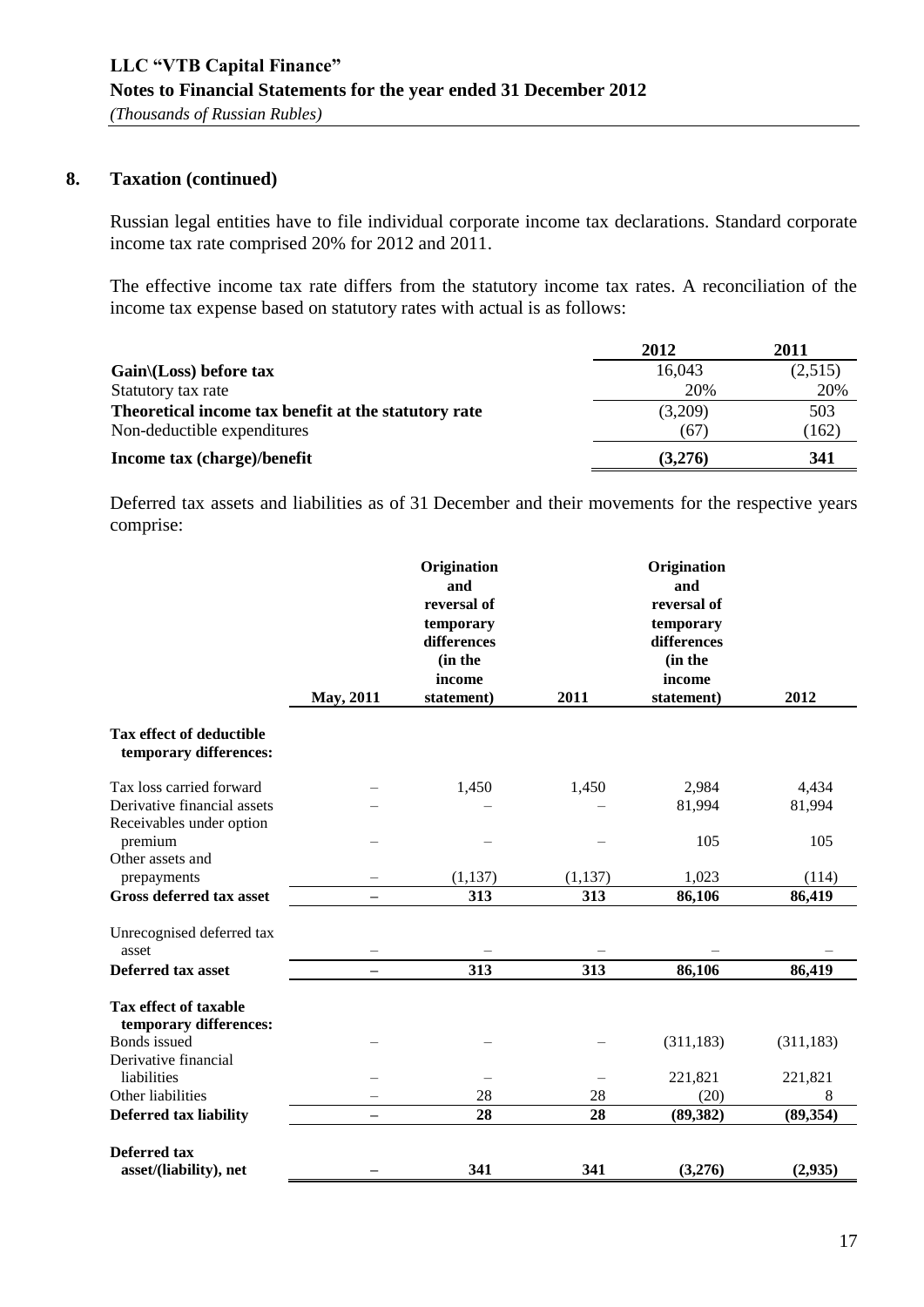## **9. Bonds issued**

On the 8 June 2012 "VTB Capital Finance", LLC issued RUR 5.0 billion local bonds maturing in July 2015 with a floating coupon rate linked to the MICEX index and fixed coupon rate of 0.1% payable semi-annually.

On the 21 August 2012 "VTB Capital Finance", LLC issued RUR 1.0 billion local bonds maturing in December 2015 with a floating coupon rate linked to the MICEX index and fixed coupon rate of 0.1% payable semi-annually.

On the 3 December 2012 "VTB Capital Finance", LLC issued RUR 1.0 billion local bonds maturing in January 2014 with a floating coupon rate linked to the MICEX index and fixed coupon rate of 0.1% payable semi-annually.

On the 26 November 2012 "VTB Capital Finance", LLC issued RUR 1.0 billion local bonds maturing in December 2013 with a floating coupon rate linked to the price of gold and fixed coupon rate of 0.1% payable semi-annually.

On the 11 December 2012 "VTB Capital Finance", LLC issued RUR 1.0 billion local bonds maturing in June 2014 with a floating coupon rate linked to the price of gold and fixed coupon rate of 0.1% payable semi-annually.

On the 14 December 2012 "VTB Capital Finance", LLC issued RUR 1.0 billion local bonds maturing in December 2013 with a floating coupon rate linked to the price of gold and USD-to-RUR exchange rate and fixed coupon rate of 0.1% payable semi-annually.

Options embedded into the bonds were bifurcated and accounted separately from Bonds (refer to Note 6).

|            | <b>Effective interest</b> |                      | <b>Amortized cost</b> |                      |
|------------|---------------------------|----------------------|-----------------------|----------------------|
|            | rate                      | <b>Nominal value</b> | 31 December 2012      | <b>Maturity date</b> |
| Issuance 1 | 8.71%                     | 5,000,000            | 4,021,400             | 07.03.2015           |
| Issuance 2 | 8.90%                     | 1,000,000            | 768,000               | 12.21.2015           |
| Issuance 3 | 8.05%                     | 1,000,000            | 928,338               | 12.06.2013           |
| Issuance 4 | 8.11%                     | 1,000,000            | 918,832               | 01.23.2014           |
| Issuance 5 | 8.36%                     | 1,000,000            | 884,648               | 06.20.2014           |
| Issuance 6 | 8.04%                     | 1,000,000            | 924,100               | 12.25.2013           |
|            |                           | 10,000,000           | 8,445,318             |                      |

#### **10. Net assets attributable to participants**

As of 31 December 2012 charter capital totalled RUB 8,161 (2011: RUB 8,161). Charter capital was formed by contribution of RUB 6,610 and RUB 1,551 on 31 May 2011 by VTB Capital IB Holding Ltd and VTB Bank (Germany) AG, respectively.

The charter capital is registered and fully paid.

In accordance with the Company's charter, participants may unilaterally withdraw their interests. In such cases the Company will be obliged to pay the withdrawing participant's share of net assets of the Company, determined on the basis of statutory accounting reports for the year of withdrawal, in cash or, subject to consent of the participant, by in-kind transfer of assets. The payment should be made no later than six months after the end of the year of the withdrawal.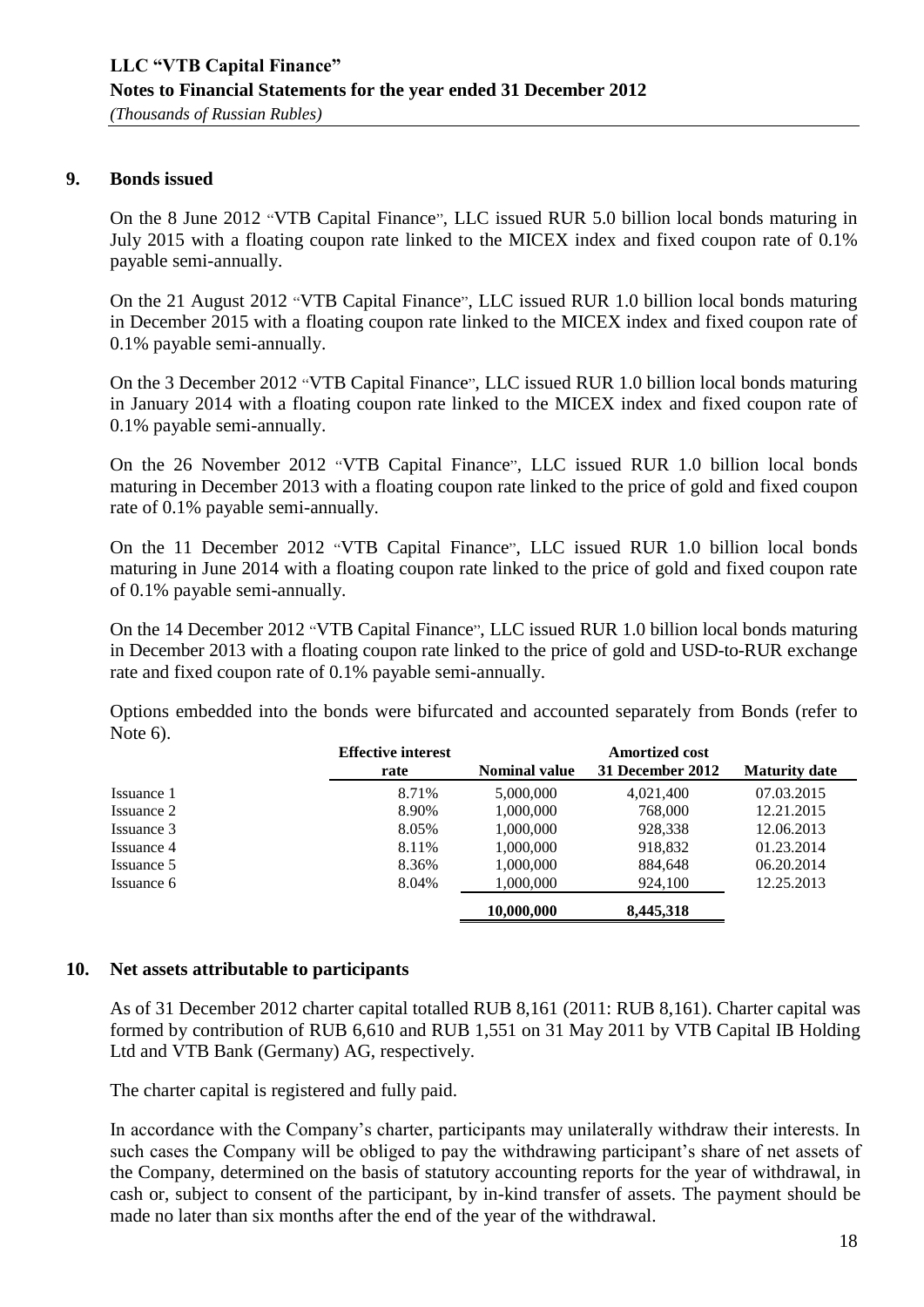# **11. Net interest income**

For the year ended 31 December 2012, net interest income/(expense) comprise:

|                                         |            | <b>Period from</b><br>31 May 2011 to<br><b>31 December</b> |
|-----------------------------------------|------------|------------------------------------------------------------|
|                                         | 2012       | 2011                                                       |
| Interest income                         |            |                                                            |
| Amounts due from financial institutions | 297,718    |                                                            |
| <b>Total interest income</b>            | 297,718    |                                                            |
| Interest expense                        |            |                                                            |
| Loan payable                            | (166)      |                                                            |
| Bonds issued, coupon                    | (3,451)    |                                                            |
| Bonds issued, discount                  | (240, 215) |                                                            |
| <b>Total interest expense</b>           | (243, 832) |                                                            |
| Net interest income                     | 53,886     |                                                            |

## **12. Net trading income**

For the year ended 31 December 2012, net trading income comprises:

|                                                                                                                                     | 2012                  | <b>Period from</b><br>31 May 2011 to<br>31 December<br>2011 |
|-------------------------------------------------------------------------------------------------------------------------------------|-----------------------|-------------------------------------------------------------|
| Net losses from trading with derivatives $-$ option on index<br>Net losses from trading with derivatives – option on precious metal | (33, 280)<br>(1, 446) |                                                             |
| Net trading loss                                                                                                                    | (34, 726)             |                                                             |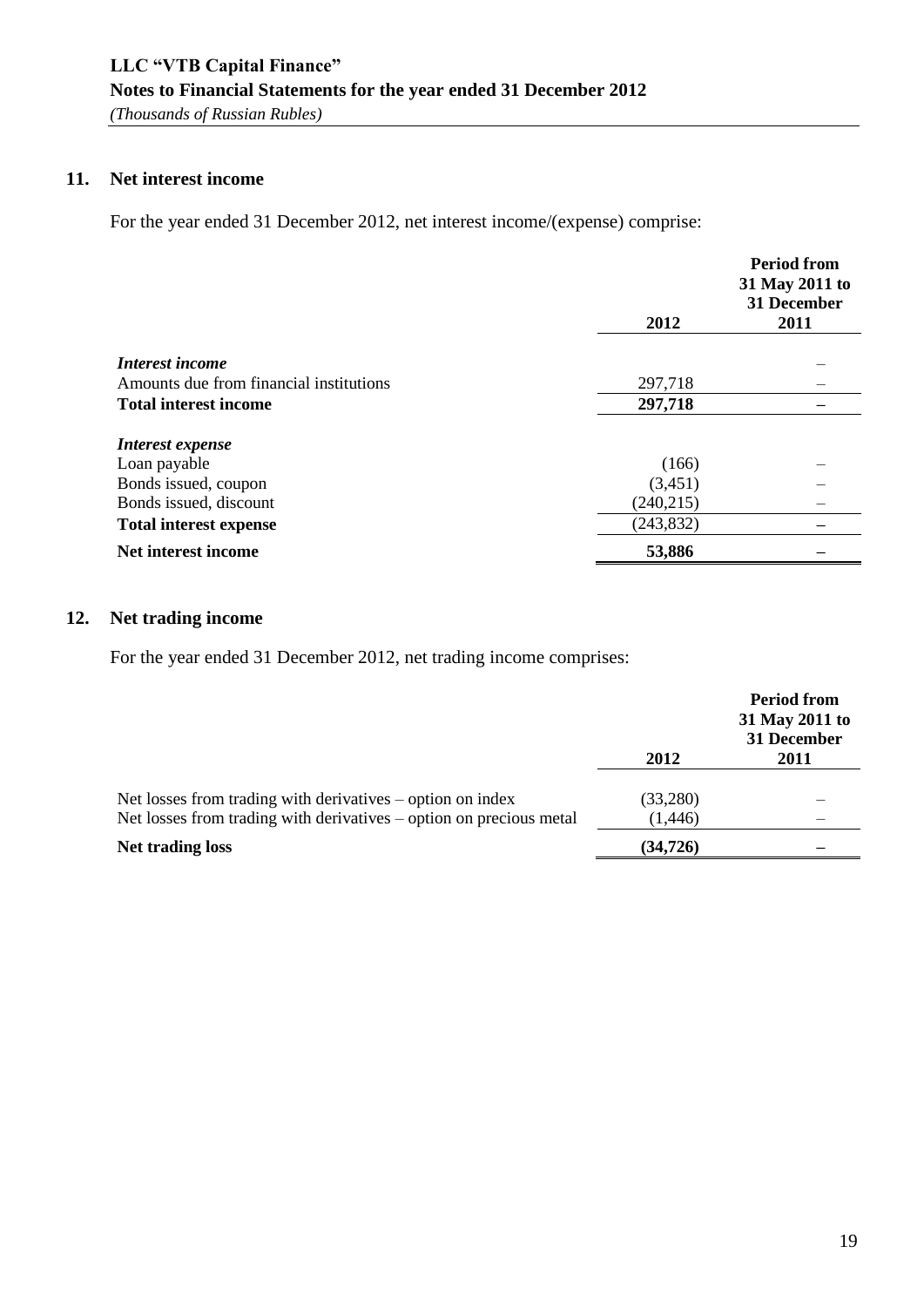## **13. General administrative and operating expenses**

General administrative and operating expenses comprise:

|                                               |       | <b>Period from</b><br>31 May 2011 to<br>31 December |
|-----------------------------------------------|-------|-----------------------------------------------------|
|                                               | 2012  | 2011                                                |
| Audit expenses                                | 639   | 1,804                                               |
| Premises expenses                             | 242   |                                                     |
| Consulting fees                               | 213   | 424                                                 |
| Taxes other than income tax                   | 123   | 24                                                  |
| Depreciation and amortization                 | 29    | 119                                                 |
| Information technology                        | 15    | 13                                                  |
| Professional services                         | 10    |                                                     |
| Travel and entertainment                      |       | 73                                                  |
| Marketing and advertising                     |       | 9                                                   |
| Office supplies                               |       | 2                                                   |
| Other                                         | 23    |                                                     |
| General administrative and operating expenses | 1,294 | 2,468                                               |

#### **14. Risk management**

#### **Introduction**

The Company's activities expose it to a variety of financial risks and those activities involve the analysis, evaluation, acceptance and management of some degree of risk or combination of risk. Taking risk is core to the financial business, and the operational risks are an inevitable consequence of being in business. The Company's aim is therefore to achieve an appropriate balance between risk and return and minimize potential adverse effects on the Company's financial performance.

The Company's risk management policies are designed to identify and analyze these risks, to set appropriate risk limits and controls, and to monitor the risks and adherence to limits by means of reliable and up-to-date information systems. The Company regularly reviews its risk management policies and systems to reflect change in markets, products and emerging best practice.

In the course of future business activity the Company will be exposed to credit risk, liquidity risk and market risk. It will be also subject to operational risks.

The Company being part of the VTB Capital Group complies with the VTB Capital's risk policies and procedures, including the set of Credit Policies, Market Risk Policy, Quantitative Risk Management Policy, and Operational Risk Policy.

Given that the main business of the Company will be structured notes issuance and sale them on to investors, the main focus of the Risk Management process will be to secure that the liabilities implied by the notes issued are perfectly matched by the hedges on the Company's balance sheet. As such, the Company will not be running material risks.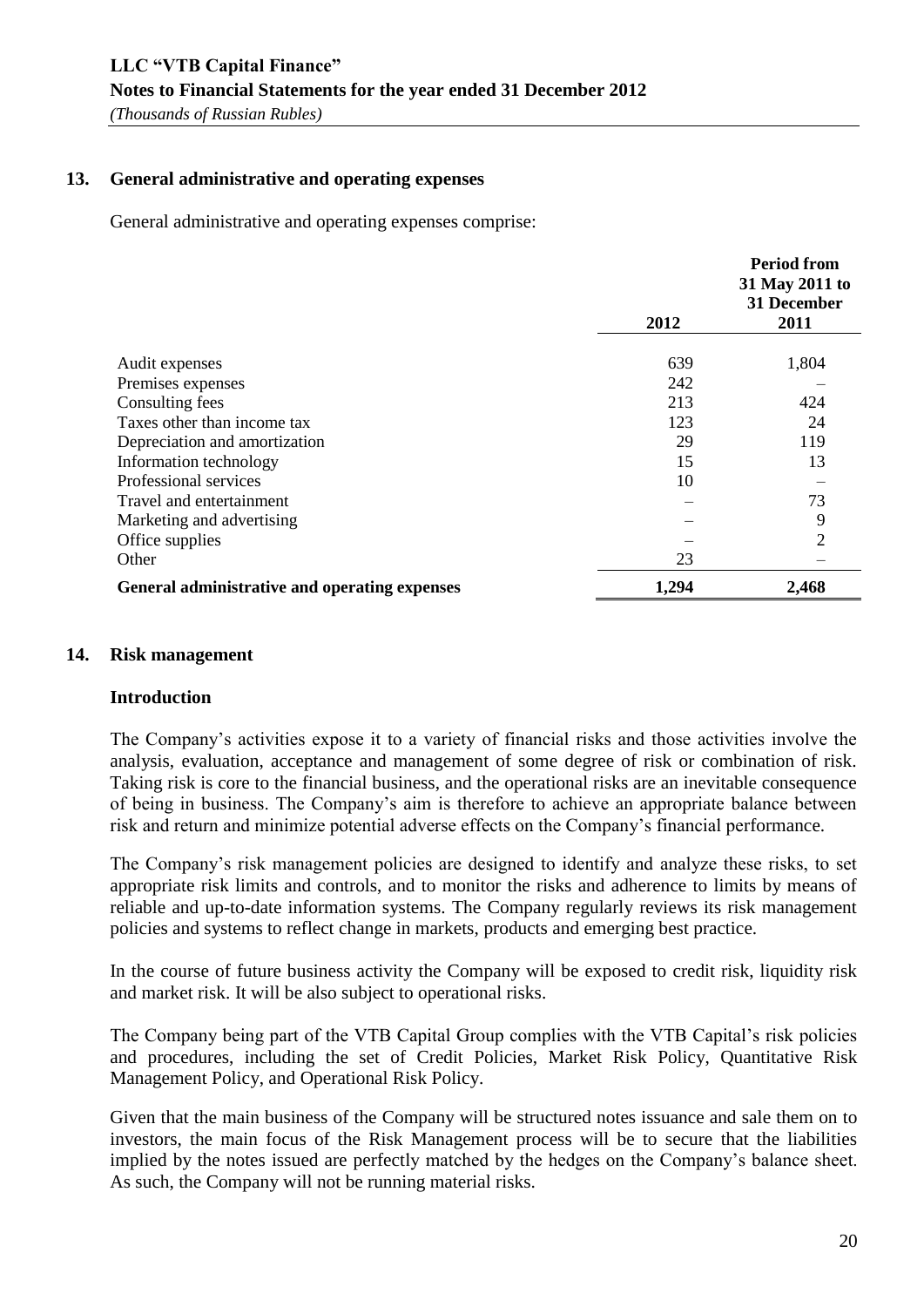### **Credit risk**

The Company takes on exposure to credit risk, which is the risk that a counterparty will be unable or unwilling to meet its contractual obligations when due. Impairment provisions are provided for losses that have been incurred at the reporting date. Significant changes in the performance of counterparty, a country's economy, or in the health of a particular industry segment that represent a concentration in the Company's portfolio, could result in losses that are different from those provided for at the reporting date. Management therefore carefully manages its exposure to credit risk.

The Company restricts the levels of credit risk it undertakes by placing limits on the amount of risk accepted in relation to a counterparty, group of counterparties and to geographical and industry segments. Such limits are monitored on a continual basis and subject to an annual or more frequent review. Limits on credit risk exposure are set by Risk Management and, for amounts over certain levels, are validated as per the Credit Authority Delegation Policy. The Company predominantly transacts with VTB Capital Group companies.

The exposure to any one counterparty or group of counterparties is established within limits set for items recorded within statement of financial position and financial commitments and contingencies, and, where relevant, daily settlement risk limits in relation to trading items such as forward foreign exchange contracts. Actual exposures against limits are monitored daily by Risk Management.

Exposure to credit risk is managed through regular, and at least annual, review of the ability of counterparties to meet their contractual obligations. In certain cases exposure to credit risk is mitigated in full or in part by obtaining collateral, corporate and personal guarantees and other credit enhancements.

Financial instruments constitute the core element of the Company's operations. The risks associated with financial instruments are a significant component of the risks faced by the Company. Financial instruments create, modify or reduce the liquidity, credit and market risks of the Company's statement of financial position.

#### *Credit risk measurement*

It is the Company's policy to maintain accurate and consistent internal risk ratings across the credit portfolio. This facilitates focused management of the applicable risks and the comparison of credit exposures across all lines of business, geographic regions and products. The rating system is supported by a variety of financial analytics, combined with processed market information to provide the main inputs for the measurement of counterparty risk. All internal risk ratings are tailored to the various categories and are derived in accordance with the Credit policy. The attributable risk ratings are assessed and updated regularly.

For counterparties that are externally rated, these ratings can be taken into account during credit review. As part of a credit review, the credit quality of the counter party is assessed, taking into account its financial position, past experience and other factors. Individual risk limits are set based on internal ratings in accordance with the Credit Policy. The utilisation of credit limits is regularly monitored.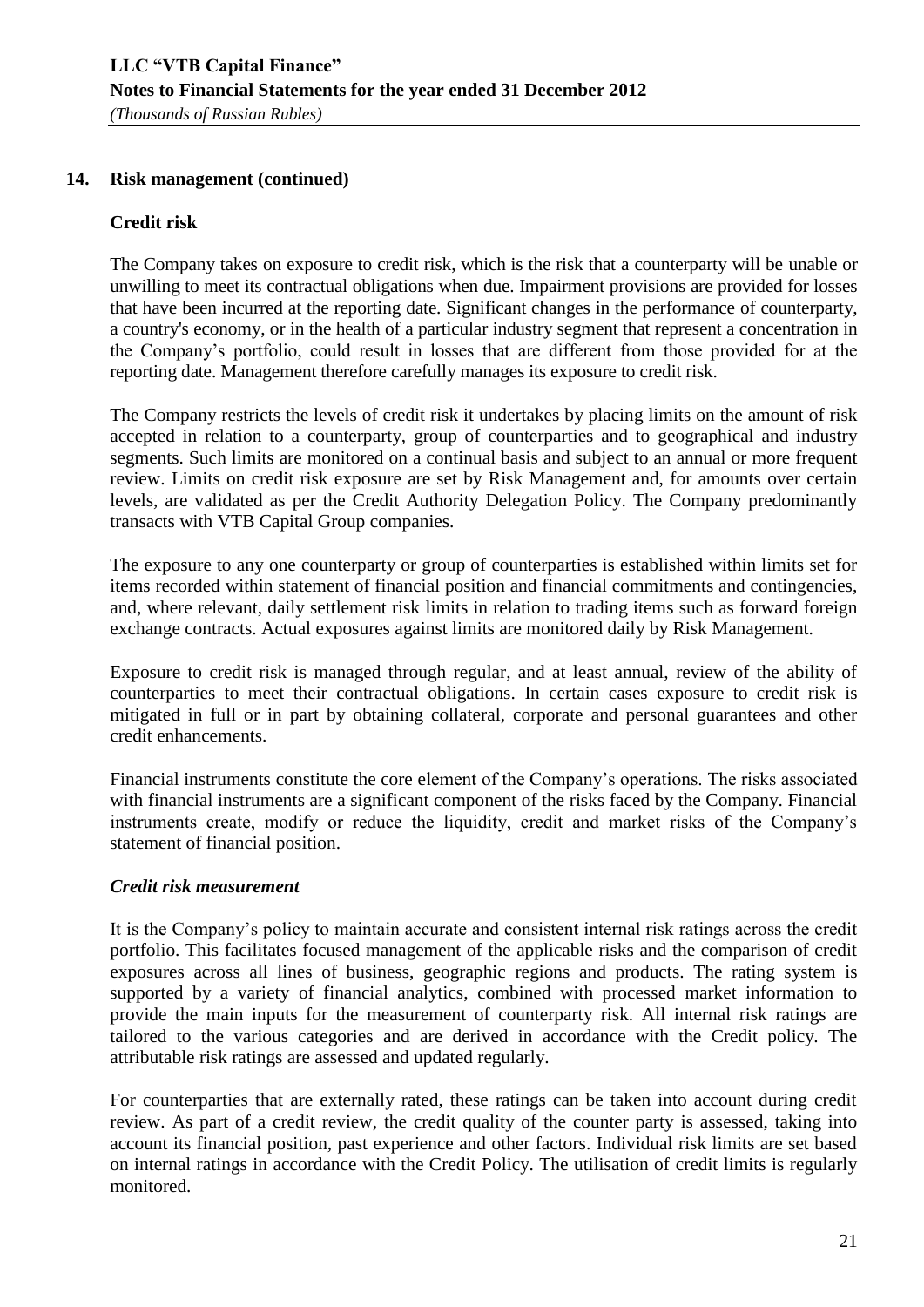#### **Credit risk (continued)**

The principal financial instruments of the Company are summarized as follows:

#### *Structured Notes issuance and trading*

Issuance and trading of structured notes is a significant part of the Company's business. When selling notes to counterparties, the Company is exposed to regular counterparty settlement exposure being that the counterparty might not fulfill its contractual obligations, and the Company will suffer direct or indirect (cost of trades substitution) losses. The risk is managed by setting settlement limits to counterparts.

#### *Deposits*

As part of the hedging strategy, the Company might use deposits to hedge liabilities incorporated in the notes issued. Such deposits are placed in banks of proper credit quality as per regular Credit risk management process, predominantly in VTB Group banks.

#### *Derivative financial instruments*

Another piece of the hedging structures is hedging via derivatives that the Company concludes with the VTB Group members. The Company manages its counterparty risk towards those counterparts, as well as negotiate credit conditions of legal agreements (ISDA) as per regular approach of VTB Capital.

#### *Risk limit control and mitigation policies*

The Company manages limits and controls concentrations of credit risk wherever they are identified – in particular, to individual counterparties and groups, and to industries and countries.

The Company structures the levels of credit risk it undertakes by placing limits on the amount of risk accepted in relation to one counterparty/issuer/borrower, or groups of counterparties/issuers/borrowers, and to geographical and industry segments. As a result, appropriate limits to the maximum exposure per individual counterparty are set. Such risks are monitored on a revolving basis and subject to an annual or more frequent review, when considered necessary.

Exposure to credit risk is also managed through regular analysis of the ability of actual and potential counterparties/issuers/borrowers to meet interest and capital repayment obligations and by changing these lending limits where appropriate.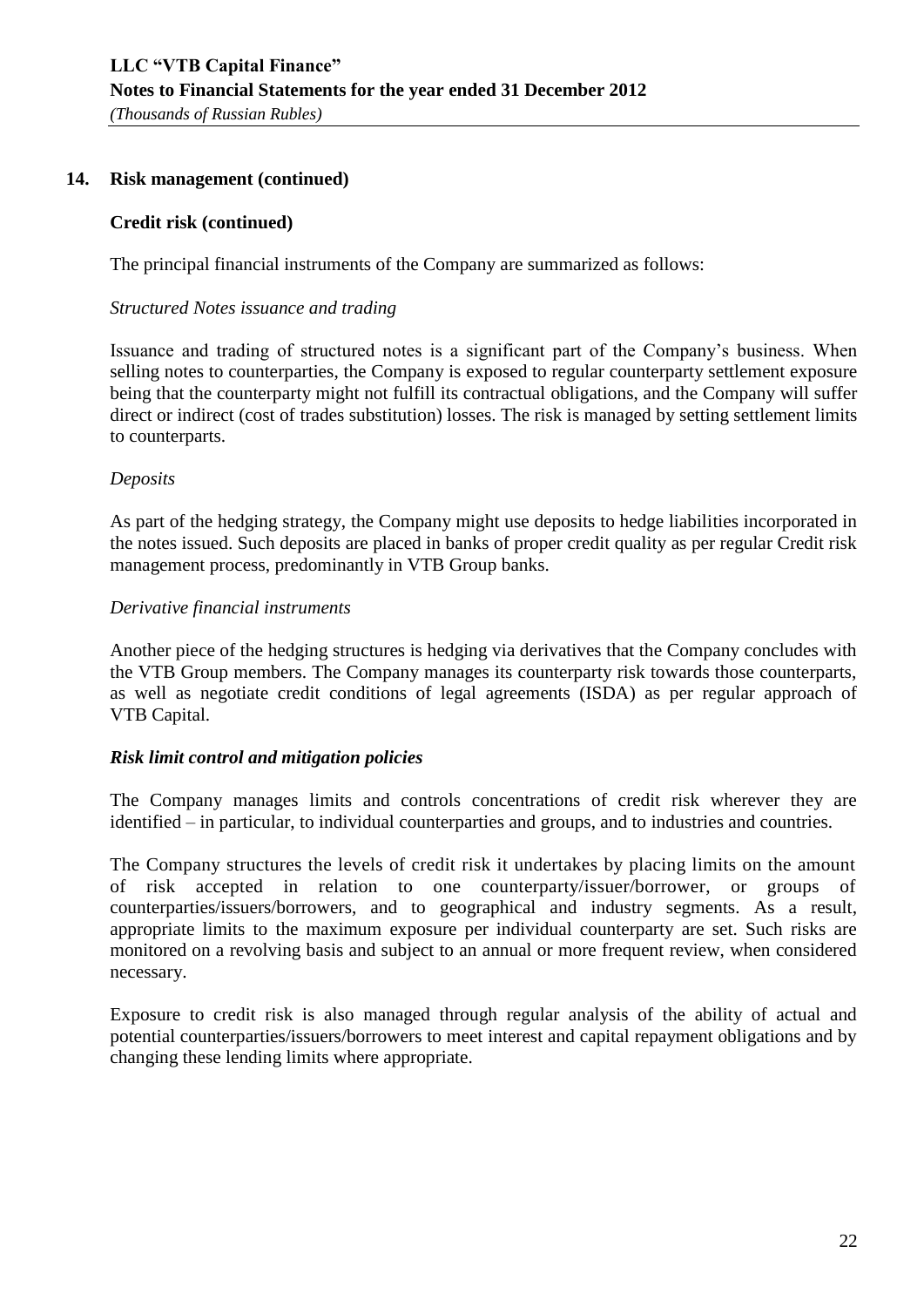#### **Credit risk (continued)**

The credit approval process is based upon a process of quantitative and qualitative exposure verification tailored to the operational environment of the Company. In some cases, reviews by the Legal and Compliance Department are preconditions to granting the approval.

Higher risk limits are usually set for large international banks, brokers and well known corporations. Trading with smaller counterparties is executed on prepayment/pre-delivery basis or delivery-versus-payment ("DVP") basis with smaller limits covering the pre-settlement risk of transactions.

## *Impairment and provisioning policies*

The internal and external rating systems described in above focus more on credit-quality mapping from the transactions initiation. In contrast, impairment provisions are recognized for financial reporting purposes only for losses that have been incurred at the reporting date based on objective evidence of impairment. Due to the different methodologies applied, the amount of incurred credit losses provided for in the financial statements are usually lower than the amount determined from the expected loss model that is used for internal operational management and regulatory purposes.

A financial asset or portfolio of financial assets is impaired and impairment losses are incurred if, and only if, there is objective evidence of impairment as a result of one or more loss events that occurred after the initial recognition of the asset and prior to the reporting date ("a loss event") and that the loss event or events has had an impact on the estimated future cash flows of the financial asset or the portfolio that can be reliably estimated. Objective evidence that a financial asset or a portfolio is impaired includes observable data that comes to the attention of the Company. Exposure to credit risk equals to carrying value of assets presented in Statement of Financial Position as of 31 December 2012 and 2011.

For all of the periods presented, the Company has had no past due, individually impaired or renegotiated assets.

## **Liquidity risk**

Liquidity risk is the risk that the Company is unable to meet its payment obligations associated with its financial liabilities when they fall due and to replace funds when they are withdrawn.

The Company uses various methods, including predictions of daily cash positions, to measure and manage its cash flow commitments on a daily basis.

Sources of liquidity are regularly reviewed by Risk Management Department and Economic Budgeting and Analysis Department.

The table below shows an analysis of assets and liabilities according to when they are expected to be recovered or settled.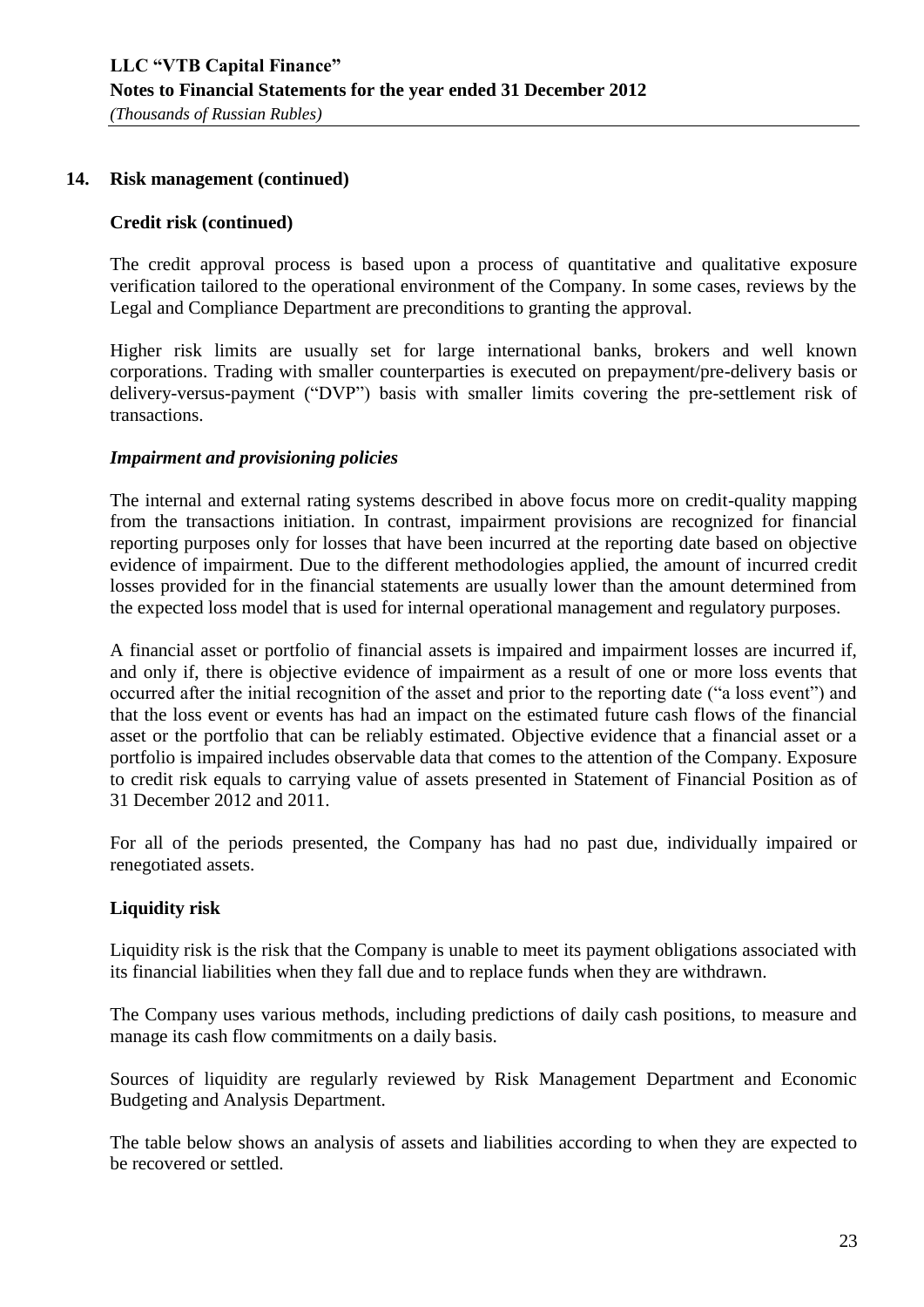## **Liquidity risk (continued)**

|                               |                                           |                                                  |                                                   |                                                 | 2012                                      |                                                     |                                      |                                   |                               |              |
|-------------------------------|-------------------------------------------|--------------------------------------------------|---------------------------------------------------|-------------------------------------------------|-------------------------------------------|-----------------------------------------------------|--------------------------------------|-----------------------------------|-------------------------------|--------------|
|                               | On demand<br>and less or<br>equal 1 month | More 1 month<br>and less or<br>equal<br>3 months | More<br>3 months and<br>less or equal<br>6 months | More<br>6 months and<br>less or equal<br>1 year | <b>Subtotal less</b><br>than<br>12 months | More than<br>1 year and less<br>or equal<br>5 years | More than<br>5 years                 | <b>Subtotal over</b><br>12 months | <b>Maturity</b><br>underfined | <b>Total</b> |
| <b>Assets</b>                 |                                           |                                                  |                                                   |                                                 |                                           |                                                     |                                      |                                   |                               |              |
| Cash and cash                 |                                           |                                                  |                                                   |                                                 |                                           |                                                     |                                      |                                   |                               |              |
| equivalents                   | 35,145                                    |                                                  |                                                   |                                                 | 35,145                                    |                                                     |                                      |                                   |                               | 35,145       |
| Amounts due from<br>financial |                                           |                                                  |                                                   |                                                 |                                           |                                                     |                                      |                                   |                               |              |
| institutions                  | $\qquad \qquad -$                         | 7,054                                            | -                                                 | $\overline{\phantom{m}}$                        | 7,054                                     | 9,968,300                                           | $\overline{\phantom{m}}$             | 9,968,300                         |                               | 9,975,354    |
| Derivative financial          |                                           |                                                  |                                                   |                                                 |                                           |                                                     |                                      |                                   | $\overline{\phantom{m}}$      |              |
| assets                        |                                           | $\overline{\phantom{0}}$                         | $\overline{\phantom{0}}$                          | 76,905                                          | 76,905                                    | 1,189,739                                           | $\overline{\phantom{m}}$             | 1,189,739                         | $\overline{\phantom{m}}$      | 1,266,644    |
| Receivables under             |                                           |                                                  |                                                   |                                                 |                                           |                                                     |                                      |                                   |                               |              |
| option premium                | $\qquad \qquad -$                         | 4,591                                            | 4,807                                             | 9,579                                           | 18,977                                    | 660                                                 |                                      | 660                               | $\overline{\phantom{m}}$      | 19,637       |
| Intangible assets             |                                           | $\overline{\phantom{0}}$                         | $\overline{\phantom{0}}$                          | $\overline{\phantom{0}}$                        |                                           |                                                     |                                      | $\equiv$                          | 47                            | 47           |
| Other assets and              |                                           |                                                  |                                                   |                                                 |                                           |                                                     |                                      |                                   |                               |              |
| prepayments                   | 536                                       |                                                  | $\overline{\phantom{0}}$                          | $\overline{\phantom{m}}$                        | 536                                       |                                                     | $\overline{\phantom{0}}$             |                                   | $\overline{\phantom{m}}$      | 536          |
| Taxes receivables             | $\overline{\phantom{0}}$                  |                                                  | $\overline{\phantom{0}}$                          | $\overline{\phantom{m}}$                        |                                           |                                                     | $\overline{\phantom{m}}$             |                                   | 742                           | 742          |
|                               | 35,681                                    | 11,645                                           | 4,807                                             | 86,484                                          | 138,617                                   | 11,158,699                                          | $\overline{\phantom{a}}$             | 11,158,699                        | 789                           | 11,298,105   |
| <b>Liabilities</b>            |                                           |                                                  |                                                   |                                                 |                                           |                                                     |                                      |                                   |                               |              |
| <b>Bonds</b> issued           |                                           |                                                  | $\qquad \qquad -$                                 | 1,852,151                                       | 1,852,151                                 | 6,593,167                                           | $\overline{\phantom{m}}$             | 6,593,167                         | $\overline{\phantom{m}}$      | 8,445,318    |
| Derivative financial          |                                           |                                                  |                                                   |                                                 |                                           |                                                     |                                      |                                   |                               |              |
| liabilities                   | $\overline{\phantom{0}}$                  |                                                  | $\overline{\phantom{m}}$                          | 71,418                                          | 71,418                                    | 1,058,103                                           | $\overline{\phantom{m}}$             | 1,058,103                         | $\overline{\phantom{m}}$      | 1,129,521    |
| Payable under                 |                                           |                                                  |                                                   |                                                 |                                           |                                                     |                                      |                                   |                               |              |
| option premium                | $-$                                       | 208,859                                          | 219,818                                           | 428,452                                         | 857,129                                   | 818,709                                             | $\overline{\phantom{0}}$             | 818,709                           | $\overline{\phantom{m}}$      | 1,675,838    |
| Other payables                | 24,842                                    |                                                  |                                                   | $\equiv$                                        | 24,842                                    |                                                     |                                      |                                   | $\overline{\phantom{a}}$      | 24,842       |
| Audit fee payable             |                                           | $\overline{\phantom{0}}$                         | 896                                               | $\overline{\phantom{a}}$                        | 896                                       |                                                     |                                      |                                   |                               | 896          |
| Deferred tax                  |                                           |                                                  |                                                   |                                                 |                                           |                                                     |                                      |                                   |                               |              |
| liabilities                   |                                           |                                                  | $\overline{\phantom{m}}$                          | $\overline{\phantom{m}}$                        | $\overbrace{\phantom{12322111}}$<br>1     |                                                     | $\overline{\phantom{0}}$             | $\overline{\phantom{m}}$          | 2,935                         | 2,935        |
| Other                         | 24,843                                    | 208,859                                          | $\overline{\phantom{m}}$<br>220,714               | $\overline{\phantom{m}}$<br>2,352,021           | 2,806,437                                 | 8,469,979                                           | $\overline{\phantom{m}}$<br>$\equiv$ | 8,469,979                         | $\overline{\phantom{m}}$      |              |
| <b>Net balance sheet</b>      |                                           |                                                  |                                                   |                                                 |                                           |                                                     |                                      |                                   | 2,935                         | 11,279,351   |
| position                      | 10,838                                    | (197, 214)                                       | (215,907)                                         | (2,265,537)                                     | (2,667,820)                               | 2,688,720                                           | $\overline{\phantom{0}}$             | 2,688,720                         | (2, 146)                      | 18,754       |
| Accumulated gap               | 10,838                                    | (186, 376)                                       | (402, 283)                                        | (2,667,820)                                     |                                           | 20,900                                              | 20,900                               |                                   | 18,754                        |              |
|                               |                                           |                                                  |                                                   |                                                 |                                           |                                                     |                                      |                                   |                               |              |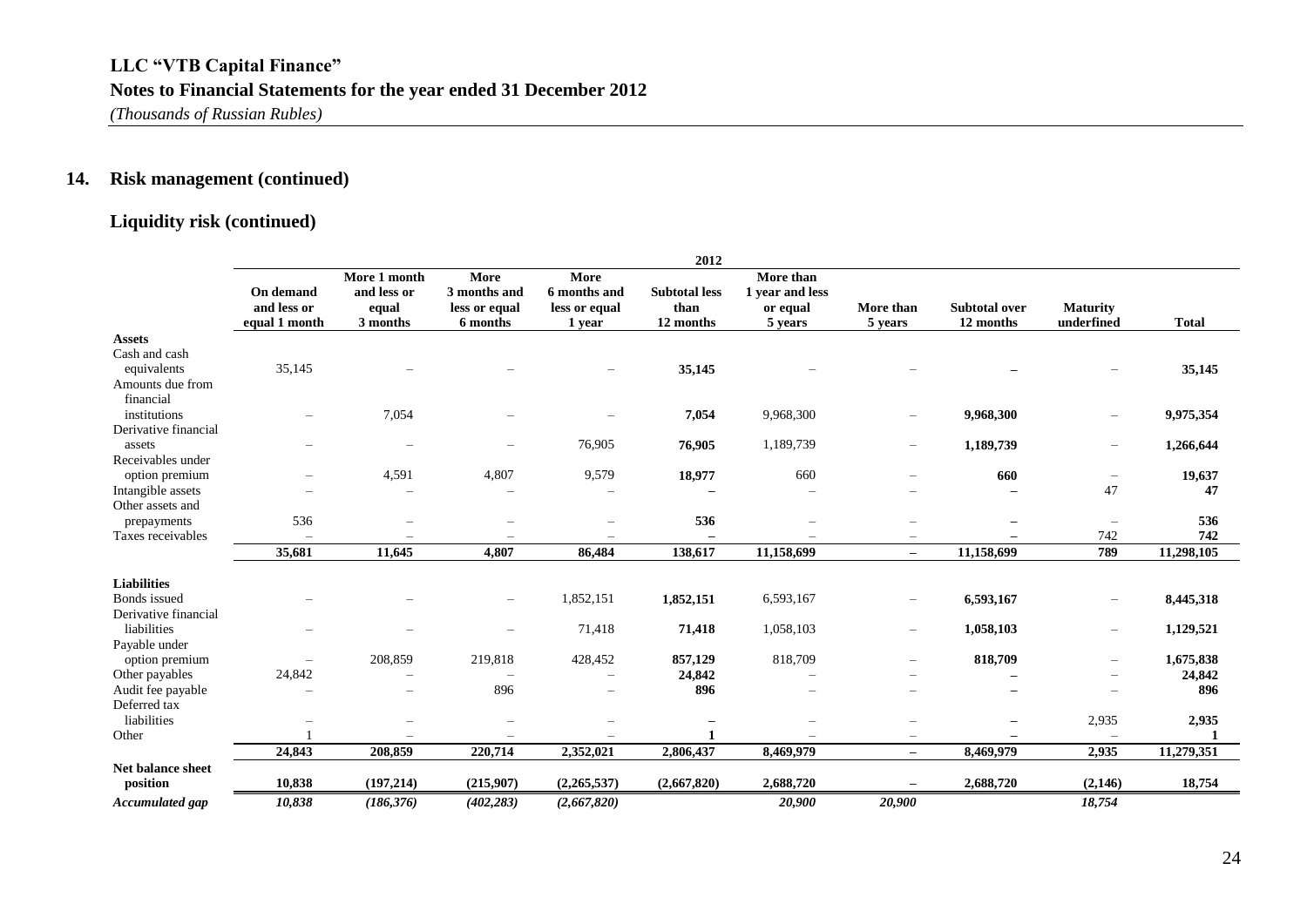## **Liquidity risk (continued)**

The company is going to cover liquidity gap through early termination of deposit agreements.

|                           | 2011                                       |                                                            |                                                      |                                                    |                                           |                                                        |                          |                                      |                               |              |
|---------------------------|--------------------------------------------|------------------------------------------------------------|------------------------------------------------------|----------------------------------------------------|-------------------------------------------|--------------------------------------------------------|--------------------------|--------------------------------------|-------------------------------|--------------|
|                           | On demand<br>and less or<br>equal<br>month | <b>More</b><br>1 month<br>and less or<br>equal<br>3 months | More<br>3 months<br>and less or<br>equal<br>6 months | More<br>6 months<br>and less or<br>equal<br>1 year | <b>Subtotal</b><br>less than<br>12 months | More than<br>1 year and<br>less or<br>equal<br>5 years | More than<br>5 years     | <b>Subtotal</b><br>over<br>12 months | <b>Maturity</b><br>underfined | <b>Total</b> |
| Assets:                   |                                            |                                                            |                                                      |                                                    |                                           |                                                        |                          |                                      |                               |              |
| Cash and cash equivalents | 3,483                                      |                                                            |                                                      | $\overline{\phantom{0}}$                           | 3,483                                     |                                                        |                          |                                      |                               | 3,483        |
| Intangible assets         |                                            |                                                            |                                                      |                                                    |                                           |                                                        |                          |                                      | 59                            | 59           |
| Other assets and          |                                            |                                                            |                                                      |                                                    |                                           |                                                        |                          |                                      |                               |              |
| prepayments               | $\overline{\phantom{0}}$                   | $\overline{\phantom{m}}$                                   | 5,689                                                | $\overline{\phantom{m}}$                           | 5,689                                     | —                                                      | -                        |                                      | $\overline{\phantom{m}}$      | 5,689        |
| Deferred tax asset        |                                            | —                                                          |                                                      | $\qquad \qquad \longleftarrow$                     |                                           |                                                        |                          | $\overline{\phantom{0}}$             | 341                           | 341          |
| Taxes receivables         |                                            | —                                                          |                                                      | $\qquad \qquad -$                                  |                                           | $\overline{\phantom{m}}$                               | -                        | —                                    | 391                           | 391          |
|                           | 3,483                                      | $\qquad \qquad -$                                          | 5,689                                                | $\qquad \qquad -$                                  | 9,172                                     | $\qquad \qquad -$                                      | $\qquad \qquad -$        | $-$                                  | 791                           | 9,963        |
| <b>Liabilities</b>        |                                            |                                                            |                                                      |                                                    |                                           |                                                        |                          |                                      |                               |              |
| Other payables            | $\overline{\phantom{m}}$                   | 3,023                                                      |                                                      | $\qquad \qquad -$                                  | 3,023                                     |                                                        |                          |                                      |                               | 3,023        |
| Audit fee payable         |                                            | $\overline{\phantom{m}}$                                   | 950                                                  | $\qquad \qquad \longleftarrow$                     | 950                                       |                                                        |                          |                                      |                               | 950          |
| Other                     | $\overline{\phantom{m}}$                   | $\overline{\phantom{m}}$                                   | $\overline{\phantom{m}}$                             | $\overline{\phantom{m}}$                           | $\overline{\phantom{0}}$                  | $\overline{\phantom{m}}$                               | $\overline{\phantom{m}}$ | $-$                                  | 3                             | 3            |
|                           | $\qquad \qquad -$                          | 3,023                                                      | 950                                                  | $\overline{\phantom{0}}$                           | 3,973                                     | $\overline{\phantom{m}}$                               | $\overline{\phantom{0}}$ | $-$                                  | $\mathbf{3}$                  | 3,976        |
| <b>Net balance sheet</b>  |                                            |                                                            |                                                      |                                                    |                                           |                                                        |                          |                                      |                               |              |
| position                  | 3,483                                      | (3,023)                                                    | 4,739                                                | $\overline{\phantom{m}}$                           | 5,199                                     | $\qquad \qquad \qquad$                                 |                          |                                      | 788                           | 5,987        |
| <b>Accumulated gap</b>    | 3,483                                      | 460                                                        | 5,199                                                | 5,199                                              |                                           | 5,199                                                  | 5,199                    |                                      | 5,987                         |              |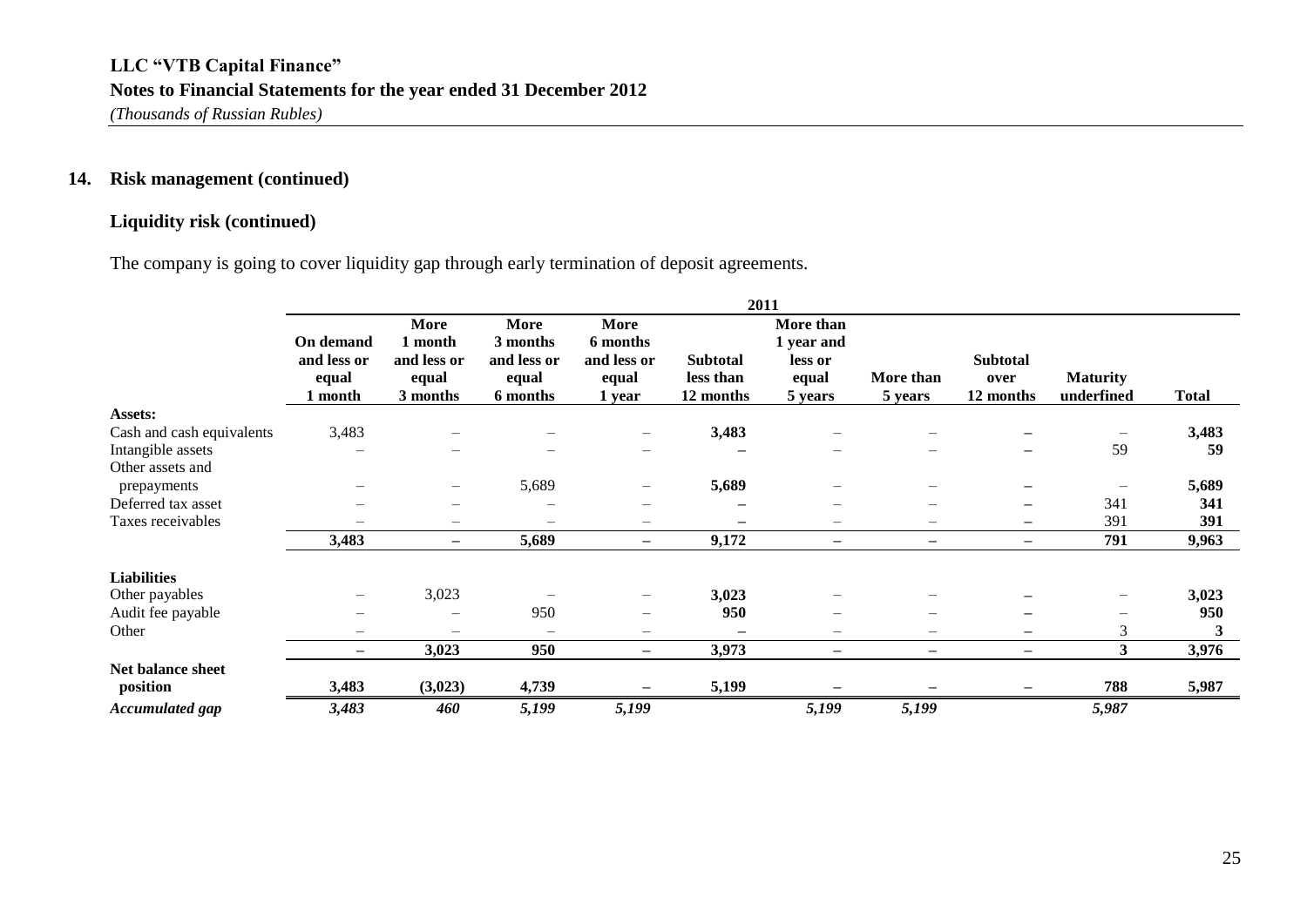## **Liquidity risk (continued)**

#### *Analysis of financial liabilities by remaining contractual maturities*

The table below summarises the maturity profile of the Company's financial liabilities at 31 December 2012 and 2011 based on contractual undiscounted repayment obligations. Repayments which are subject to notice are treated as if notice were to be given immediately. However, the Company expects that many customers will not request repayment on the earliest date the Company could be required to pay.

| On                              |                                  | Over                                                                             | Over                                    | Over                           |                                     |
|---------------------------------|----------------------------------|----------------------------------------------------------------------------------|-----------------------------------------|--------------------------------|-------------------------------------|
| equal                           |                                  | and less or<br>equal                                                             | and less or<br>equal                    | less or<br>equal               |                                     |
|                                 |                                  |                                                                                  |                                         |                                | <b>Total</b>                        |
|                                 |                                  | 4,986                                                                            | 2,000,918                               | 8,014,036                      | 10,019,940                          |
|                                 |                                  |                                                                                  | 71,418                                  | 1,058,103                      | 1,129,521                           |
|                                 | 208,859                          | 219,818                                                                          | 428,452                                 | 818,709                        | 1,675,838                           |
| 24,842                          |                                  |                                                                                  |                                         |                                | 24,842                              |
|                                 |                                  | 896                                                                              |                                         |                                | 896                                 |
|                                 |                                  |                                                                                  |                                         |                                | 1                                   |
| 24,843                          | 208,859                          | 225,700                                                                          | 2,500,788                               | 9,890,848                      | 12,851,038                          |
| On                              | Over                             | Over                                                                             | Over                                    | Over                           |                                     |
| and less or<br>equal<br>1 month | and less or<br>equal<br>3 months | and less or<br>equal<br>6 months                                                 | and less or<br>equal<br>1 year          | less or<br>equal<br>5 years    | <b>Total</b>                        |
|                                 |                                  |                                                                                  |                                         |                                | 3,023                               |
|                                 |                                  |                                                                                  |                                         |                                | 950                                 |
|                                 | 3,023                            | 950                                                                              |                                         |                                | 3,973                               |
|                                 | demand<br>1 month<br>demand      | Over<br>and less or 1 month and<br>less or equal<br>3 months<br>1 month<br>3,023 | 3 months<br>6 months<br>3 months<br>950 | 6 months<br>1 year<br>6 months | 1 year and<br>5 years<br>1 year and |

#### **Market risk**

Market risk is the risk that the fair value or future cash flows of financial instruments will fluctuate due to changes in market variables such as interest rates, foreign exchange rates, and equity prices. The Company classifies exposures to market risk into either trading or non-trading portfolios.

The principal objective of the Company's market risk management is to limit and reduce possible losses on open market positions that may be incurred by the Company due to adverse changes in currency exchange rates, interest rates and market prices. Given the Company's business focus on dealing with structured notes, the Company takes only moderate market risk exposures on its balance sheet by hedging its outstanding risks.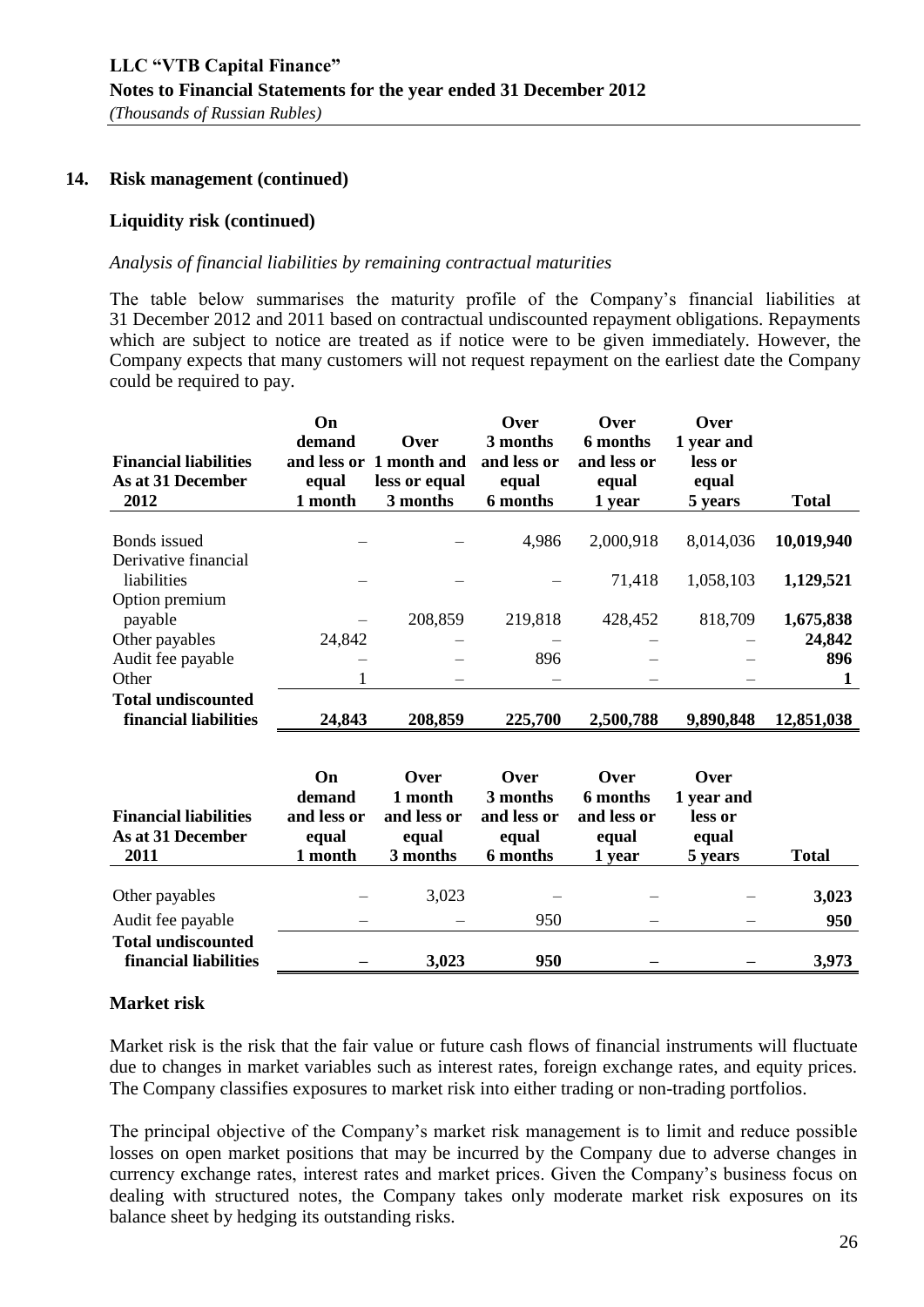### **Market risk (continued)**

### *Interest rate risk*

Interest rate risk arises from the possibility that changes in interest rates will affect future cash flows or the fair values of financial instruments. The Company has no trading assets or liabilities exposed to interest rate risk. All non-trading assets and liabilities of the Company have fixed interest rates. As of 31 December 2012 and 2011 the sensitivity of the net income to interest rate changes is zero.

## *Currency risk*

Currency risk is the risk that the value of financial instruments will fluctuate due to changes in foreign exchange rates. The Company is exposed to fluctuations in prevailing foreign currency exchange rates on its total financial position and cash flows. The exposure of currency risk is immaterial for the Company in 2012 because most of balance presented in Russian Roubles.

The tables below indicate the currencies to which the Company had significant exposure at 31 December 2012 and 2011 on its monetary assets and liabilities. The analysis calculates the effect of a reasonably possible movement of the currency rate against USD, with all other variables held constant in the statement of comprehensive income (due to the fair value of currency sensitive nontrading monetary assets and liabilities). The effect on equity does not differ from the effect on the statement of comprehensive income. A negative amount in the table reflects a potential net reduction in statement of comprehensive income or equity, while a positive amount reflects a net potential increase.

|                 | Change in<br>currency rate in % | <b>Effect on profit</b><br>before tax | Change in<br>currency rate in % | <b>Effect on profit</b><br>before tax |  |
|-----------------|---------------------------------|---------------------------------------|---------------------------------|---------------------------------------|--|
| <b>Currency</b> | 2012                            |                                       | 2011                            |                                       |  |
| <b>USD</b>      | 10.7%                           | (669)                                 | 12.5%                           | (464)                                 |  |
| <b>USD</b>      | $-10.7\%$                       | 669                                   | $-12.5%$                        | 464                                   |  |

#### *Price risk*

Price risk is the risk that the value of a financial instrument will fluctuate as a result of changes in market prices, whether those changes are caused by factors specific to the individual instrument or factors affecting all instruments traded in the market. Price risk arises when the Company takes a long or short position in a financial instrument. As of year end 2012 financial asset and liabilities of the Company are presented by derivatives linked to MICEX index and Gold price. Simultaneously the host terms of derivative assets and liabilities are perfectly matched, which levels up possible inflows and outflows.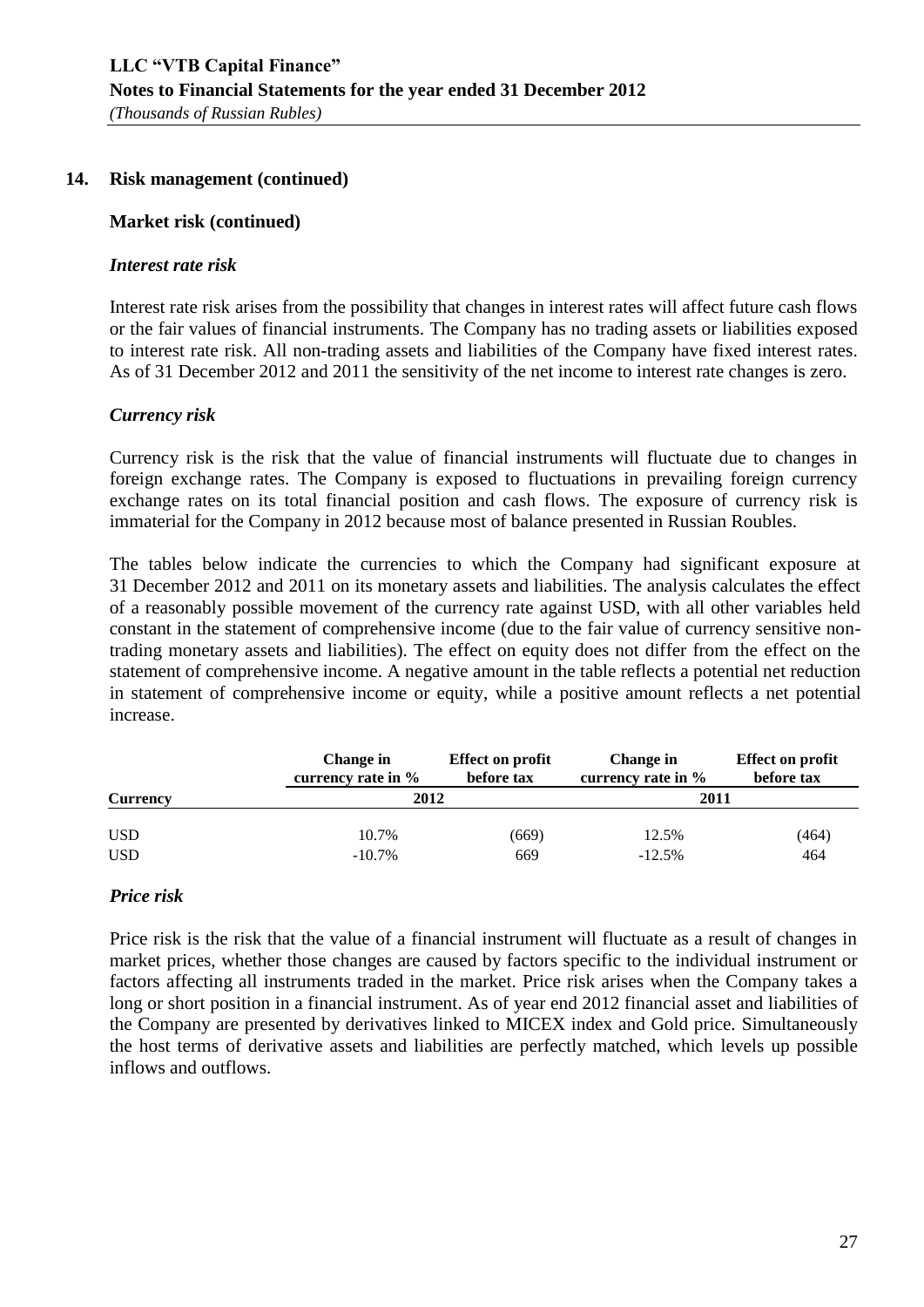### **Operational risk**

The Company follows the VTB Capital's approach to managing operational risks. Operational risk is the risk of not achieving the Company's strategic goals (including losses) resulting from inadequate or failed internal processes, people and systems or from external events. This definition includes legal risk, but excludes strategic and reputation risk. The Company monitors its operational risk profile and material exposures to operational losses on a regular basis. An effective monitoring process is essential for adequately managing operational risk. Regular monitoring activities help in detecting and correcting deficiencies in policies, business processes and procedures. Promptly detecting and addressing these deficiencies is aimed to reduce the likelihood, frequency and materiality of a loss event.

The Company maintains the operational risk management policy and internal controls which are built into the new products development process that the Company follows. The Company cannot expect to eliminate all operational risks, but through a control framework and by monitoring and responding to potential risks, the Company is able to manage the risks. Controls include segregation of duties, access, authorization and reconciliation procedures, staff education and assessment processes, including the use of internal audit. The Company's system of regular reporting of information to senior management supports its risk management.

Following are major elements of the Company's operational Risk Management:

- Staff training on operational risk management. All Company's employees are subject to obligatory onsite training arranged by the Company's Risk Management staff. On top of that, an online intranet-based training is about to be introduced for regular periodic follow-on Operational risk knowledge update; it implies a test to be completed. The training, among other topics, covers employees' responsibility on risk events reporting.
- IT system for operational Risk Management. The Company uses a system ("Accelerate" by  $\bullet$ ChaseCooper) for logging risk events, KRIs maintenance and Risk and Control Self-Assessment results and corrective actions.
- Risk Events reporting. Every employee is obliged to report on operational risk events discovered – both these resulted in real losses and these that could have resulted in losses or other type of damage (reputational, regulatory, etc.) – so called "near misses". This is done through the Company's portal whereby reports go directly to the Accelerate system and distributed to the Company's management. Appropriate remedial actions are also defined during risk events reporting and are then tracked.
- Key Risk Indicators (KRIs). They are used to monitor high-level trends in operational risk  $\bullet$ profile of the Company. KRIs are reported on a monthly basis.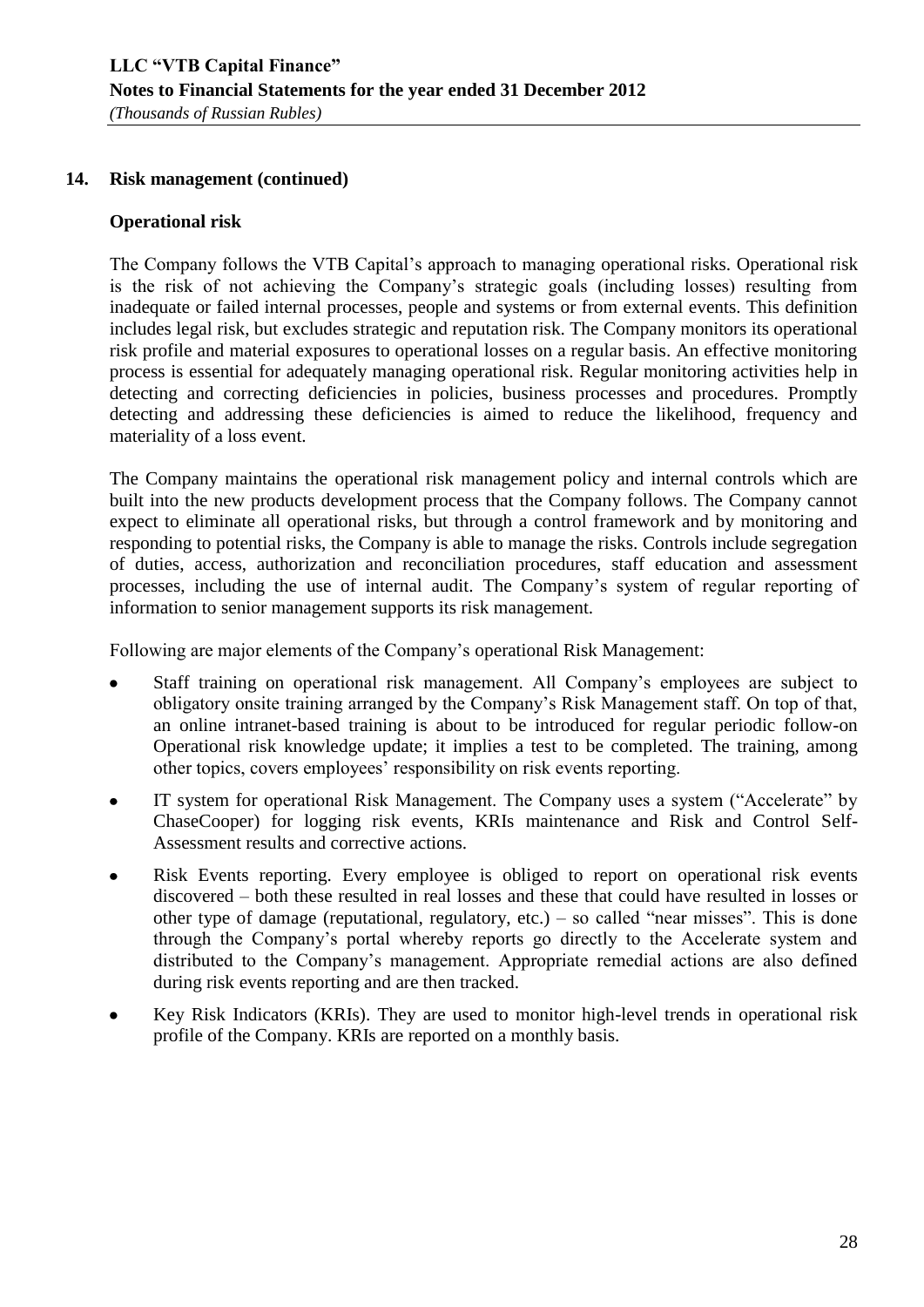## **15. Commitments and contingencies**

## **Operating environment**

Russia continues economic reforms and development of its legal, tax and regulatory frameworks as required by a market economy. The future stability of the Russian economy is largely dependent upon these reforms and developments and the effectiveness of economic, financial and monetary measures undertaken by the government.

The Russian economy is vulnerable to market downturns and economic slowdowns elsewhere in the world. The global financial crisis has resulted in uncertainty regarding further economic growth, availability of financing and cost of capital, which could negatively affect the Company's future financial position, results of operations and business prospects. Management believes it is taking appropriate measures to support the sustainability of the Company's business in the current circumstances.

## **Legal**

In the ordinary course of business, the Company can be subject to legal actions and complaints. Management believes that the ultimate liability, if any, arising from such actions or complaints will not have a material adverse effect on the financial condition or the results of future operations of the Company.

#### **Taxation**

Russian tax, currency and customs legislation is subject to varying interpretations, and changes, which can occur frequently. Management's interpretation of such legislation as applied to the transactions and activity of the Company may be challenged by the relevant regional and federal authorities. Recent events within the Russian Federation suggest that the tax authorities are taking a more assertive position in its interpretation of the legislation and assessments and, as a result, it is possible that transactions and activities that have not been challenged in the past may be challenged. As such, significant additional taxes, penalties and interest may be assessed. Fiscal periods remain open to review by the authorities in respect of taxes for three calendar years preceding the year of review. Under certain circumstances reviews may cover longer periods.

As at 31 December 2012 management believes that its interpretation of the relevant legislation is appropriate and that the Company's tax, currency and customs positions will be sustained.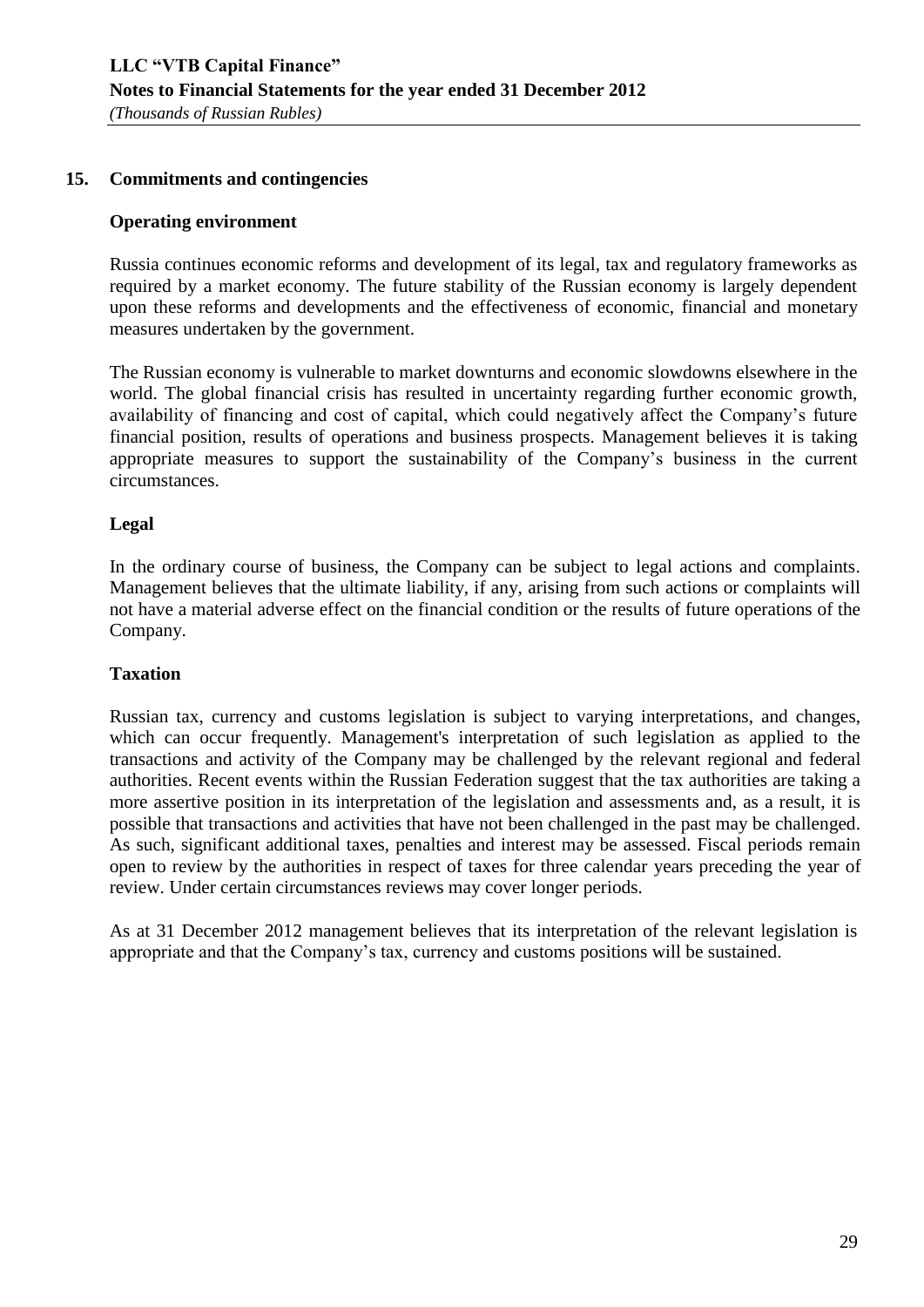### **16. Related party transactions**

In accordance with IAS 24 *Related Party Disclosures*, parties are considered to be related if one party has the ability to control the other party or exercise significant influence over the other party in making financial or operational decisions. In considering each possible related party relationship, attention is directed to the substance of the relationship, not merely the legal form.

Related parties may enter into transactions which unrelated parties might not, and transactions between related parties may not be effected on the same terms, conditions and amounts as transactions between unrelated parties.

The volumes of related party transactions for the period ended 31 December 2012, are as follows:

|                                                   |                 | 2012           |                  |                        | 2011     |               |
|---------------------------------------------------|-----------------|----------------|------------------|------------------------|----------|---------------|
|                                                   |                 |                | $0$ ther related |                        |          | Other related |
|                                                   | Ultimate parent | Parent         | parties          | <b>Ultimate parent</b> | Parent   | parties       |
| Cash and cash equivalents - opening               | 3,483           |                |                  |                        |          |               |
| Cash and cash equivalents placed                  | 10,358,701      |                |                  | 8,160                  |          |               |
| Cash and cash equivalents withdrawn               | (10, 327, 039)  |                |                  | (4,677)                |          |               |
| Cash and cash equivalents - closing               | 35,145          |                |                  | 3,483                  |          |               |
| Amounts due from financial institutions - opening |                 |                |                  |                        |          |               |
| Amounts due from financial institutions placed    | 10,266,018      |                |                  |                        |          |               |
| Amounts due from financial institutions withdrawn | (290, 664)      |                |                  |                        |          |               |
| Amounts due from financial institutions - closing | 9,975,354       |                |                  |                        |          |               |
| Derivative financial assets-opening               |                 |                |                  |                        |          |               |
| Derivative financial assets placed                |                 |                | 183,572,589      |                        |          |               |
| Derivative financial assets withdrawn             |                 | $\overline{a}$ | (182, 305, 945)  |                        |          |               |
| Derivative financial assets - closing             |                 |                | 1,266,644        |                        |          |               |
| Receivables under option premium - opening        |                 |                |                  |                        |          |               |
| Receivables under option premium placed           |                 |                | 20,026           |                        |          |               |
| Receivables under option premium withdrawn        |                 |                | (389)            |                        |          |               |
| Receivables under option premium - closing        |                 |                | 19,637           |                        |          |               |
| Derivative financial liabilities- opening         |                 |                |                  |                        |          |               |
| Derivative financial liabilities placed           |                 |                | (20,026)         |                        |          |               |
| Derivative financial liabilities withdrawn        |                 |                | 4,470            |                        |          |               |
| Derivative financial liabilities - closing        |                 |                | (15, 556)        |                        |          |               |
| Loan payable - opening                            |                 |                |                  |                        |          |               |
| Loan pay able placed                              |                 | 2,196          | 10,120           |                        |          |               |
| Loan payable withdrawn                            |                 | (2,196)        | (10, 120)        |                        |          |               |
| Loan payable - closing                            |                 |                |                  |                        |          |               |
| Payable under option premium - opening            |                 |                |                  |                        |          |               |
| Pay able under option premium placed              |                 |                | 1,925,117        |                        |          |               |
| Payable under option premium withdrawn            |                 | $\overline{a}$ | (249, 279)       |                        |          |               |
| Payable under option premium - closing            |                 |                | 1,675,838        |                        |          |               |
| Other paybles - opening                           |                 |                |                  |                        |          |               |
| Other paybles issued                              |                 |                |                  |                        | 8,161    | 366           |
| Other paybles repaid                              |                 |                |                  |                        | (8, 161) | (111)         |
| Other paybles - closing                           |                 |                |                  |                        |          |               |
| Interest income                                   | 297.718         |                |                  |                        |          |               |
| Interest expense                                  |                 | (46)           | (120)            |                        |          |               |
| Fee and comission expense                         | 225             |                |                  |                        |          |               |
| Net trading income                                |                 |                | (654,003)        |                        |          |               |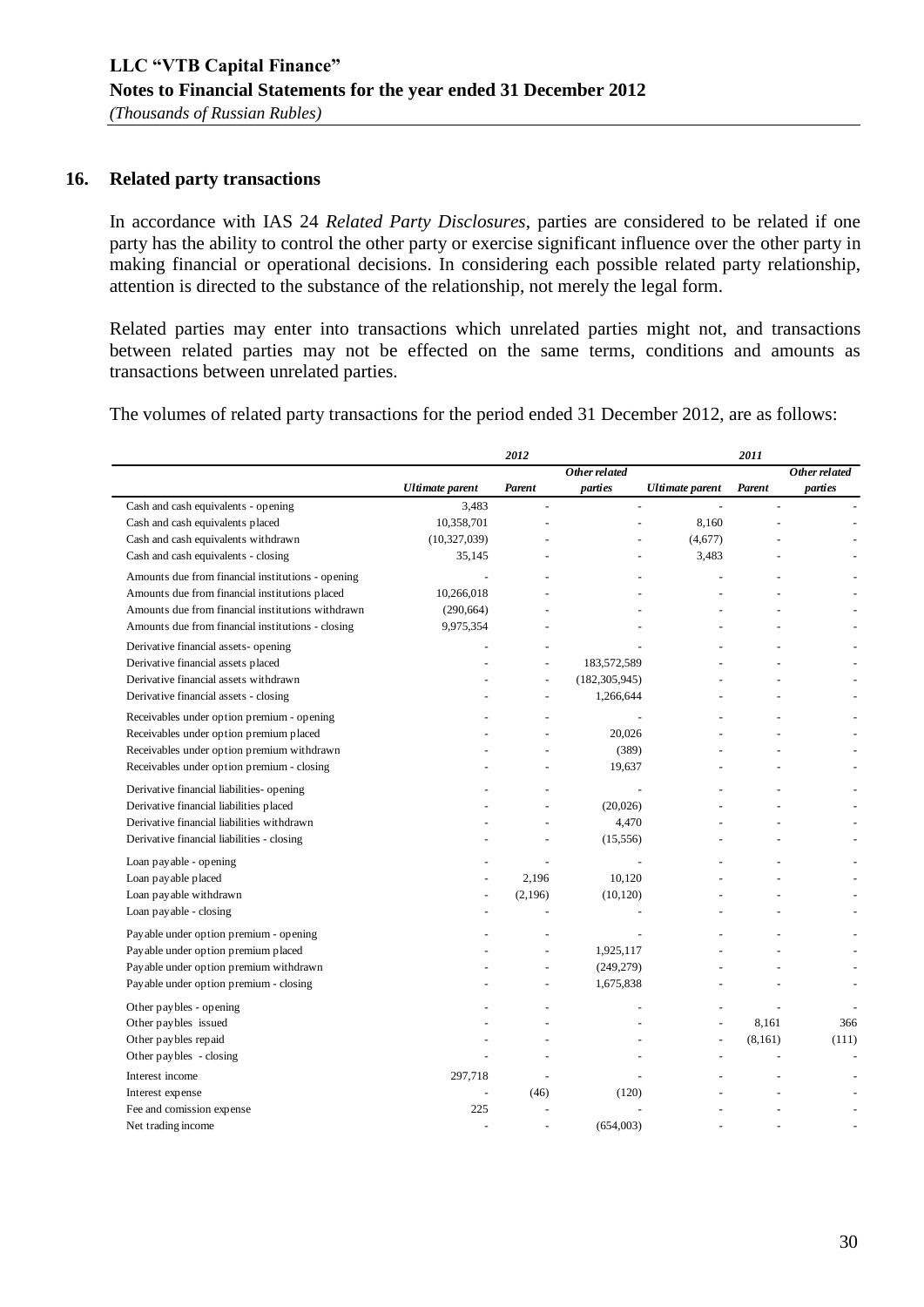## **17. Fair values of financial instruments**

Fair value is the amount at which a financial instrument could be exchanged in a current transaction between willing parties, other than in a forced sale or liquidation, and is best evidenced by a quoted market price.

The estimated fair values of financial instruments are determined by the Company using available market information, where it exists, and appropriate valuation methodologies. However, judgement is necessarily required to interpret market data to determine the estimated fair value. While Management has used available market information in estimating the fair value of financial instruments, the market information may not be fully reflective of the value that could be realized in the current circumstances.

## **Financial instruments carried at fair value**

Financial assets and liabilities at fair value held for trading, derivative financial instruments and financial assets available-for-sale are carried in the statement of financial position at their fair value. The Company assesses whether the market is active using the model of market activity tests which is based on the statistics of the existing trading. The model is consistently applied by the Company. For financial instruments that are actively traded in organized financial markets quoted market bid prices for long positions and ask price for short positions at the close of business on the reporting date are used for estimation of fair value. For financial instruments where there is no active market, fair value is determined using valuation techniques.

The following describes the methodologies and assumptions used to determine fair values for those financial instruments which are not already recorded at fair value in the financial statements.

## **Assets for which fair value approximates carrying value**

For financial assets and financial liabilities that are liquid or having a short term maturity (less than three months) it is assumed that the carrying amounts approximate to their fair value. This assumption is also applied to demand deposits, savings accounts without a specific maturity, variable rate financial instruments.

As of 31 December 2012 the carrying amounts of all financial assets and financial liabilities in the statement of financial position of the Company approximate to their fair value.

The Company uses the following hierarchy for determining and disclosing the fair value of financial instruments by the significance of the inputs used in making the measurements:

- Level 1: quoted (unadjusted) prices in active markets for identical assets or liabilities;  $\bullet$
- Level 2: techniques for which all inputs which have a significant effect on the recorded fair  $\bullet$ value are observable, either directly or indirectly; and
- Level 3: techniques which use inputs which have a significant effect on the recorded fair  $\bullet$ value that are not based on observable market data.